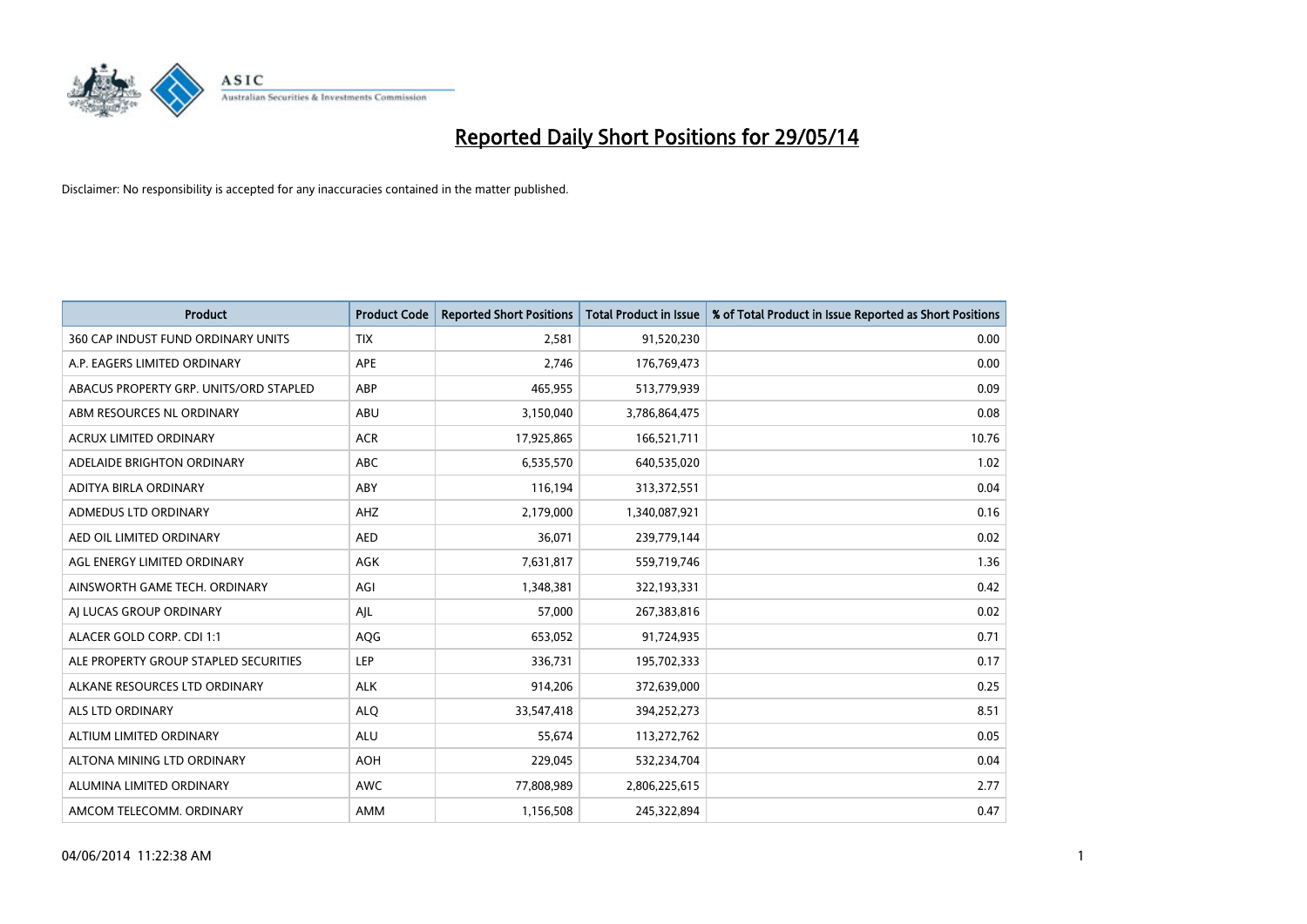

| <b>Product</b>                            | <b>Product Code</b> | <b>Reported Short Positions</b> | <b>Total Product in Issue</b> | % of Total Product in Issue Reported as Short Positions |
|-------------------------------------------|---------------------|---------------------------------|-------------------------------|---------------------------------------------------------|
| AMCOR LIMITED ORDINARY                    | AMC                 | 6,804,411                       | 1,206,684,923                 | 0.56                                                    |
| AMP LIMITED ORDINARY                      | AMP                 | 36,649,896                      | 2,957,737,964                 | 1.24                                                    |
| ANSELL LIMITED ORDINARY                   | <b>ANN</b>          | 5,209,707                       | 152,937,881                   | 3.41                                                    |
| ANTARES ENERGY LTD ORDINARY               | AZZ                 | 428,843                         | 255,000,000                   | 0.17                                                    |
| ANZ BANKING GRP LTD ORDINARY              | ANZ                 | 13,580,057                      | 2,744,135,231                 | 0.49                                                    |
| APA GROUP STAPLED SECURITIES              | <b>APA</b>          | 21,815,150                      | 835,750,807                   | 2.61                                                    |
| APN NEWS & MEDIA ORDINARY                 | <b>APN</b>          | 4,121,006                       | 1,029,041,356                 | 0.40                                                    |
| AQUARIUS PLATINUM. ORDINARY               | <b>AQP</b>          | 5,613,137                       | 1,464,310,359                 | 0.38                                                    |
| AQUILA RESOURCES ORDINARY                 | <b>AQA</b>          | 4,482,114                       | 411,804,442                   | 1.09                                                    |
| ARB CORPORATION ORDINARY                  | <b>ARP</b>          | 1,717,362                       | 72,493,302                    | 2.37                                                    |
| ARDENT LEISURE GROUP STAPLED SECURITIES   | AAD                 | 4,871,183                       | 405,055,708                   | 1.20                                                    |
| ARISTOCRAT LEISURE ORDINARY               | <b>ALL</b>          | 8,323,544                       | 551,418,047                   | 1.51                                                    |
| ARRIUM LTD ORDINARY                       | ARI                 | 21,720,366                      | 1,366,183,142                 | 1.59                                                    |
| ASCIANO LIMITED ORDINARY                  | <b>AIO</b>          | 8,297,007                       | 975,385,664                   | 0.85                                                    |
| ASG GROUP LIMITED ORDINARY                | <b>ASZ</b>          | 568,838                         | 206,720,839                   | 0.28                                                    |
| ASPEN GROUP ORD/UNITS STAPLED             | APZ                 | 17,136                          | 119,948,774                   | 0.01                                                    |
| ASTRO JAP PROP GROUP STAPLED US PROHIBIT. | AJA                 | 30,116                          | 67,211,752                    | 0.04                                                    |
| ASX LIMITED ORDINARY                      | ASX                 | 5,317,977                       | 193,595,162                   | 2.75                                                    |
| ATLAS IRON LIMITED ORDINARY               | AGO                 | 75,393,632                      | 915,496,158                   | 8.24                                                    |
| ATRUM COAL NL ORDINARY                    | ATU                 | 345,450                         | 76,305,842                    | 0.45                                                    |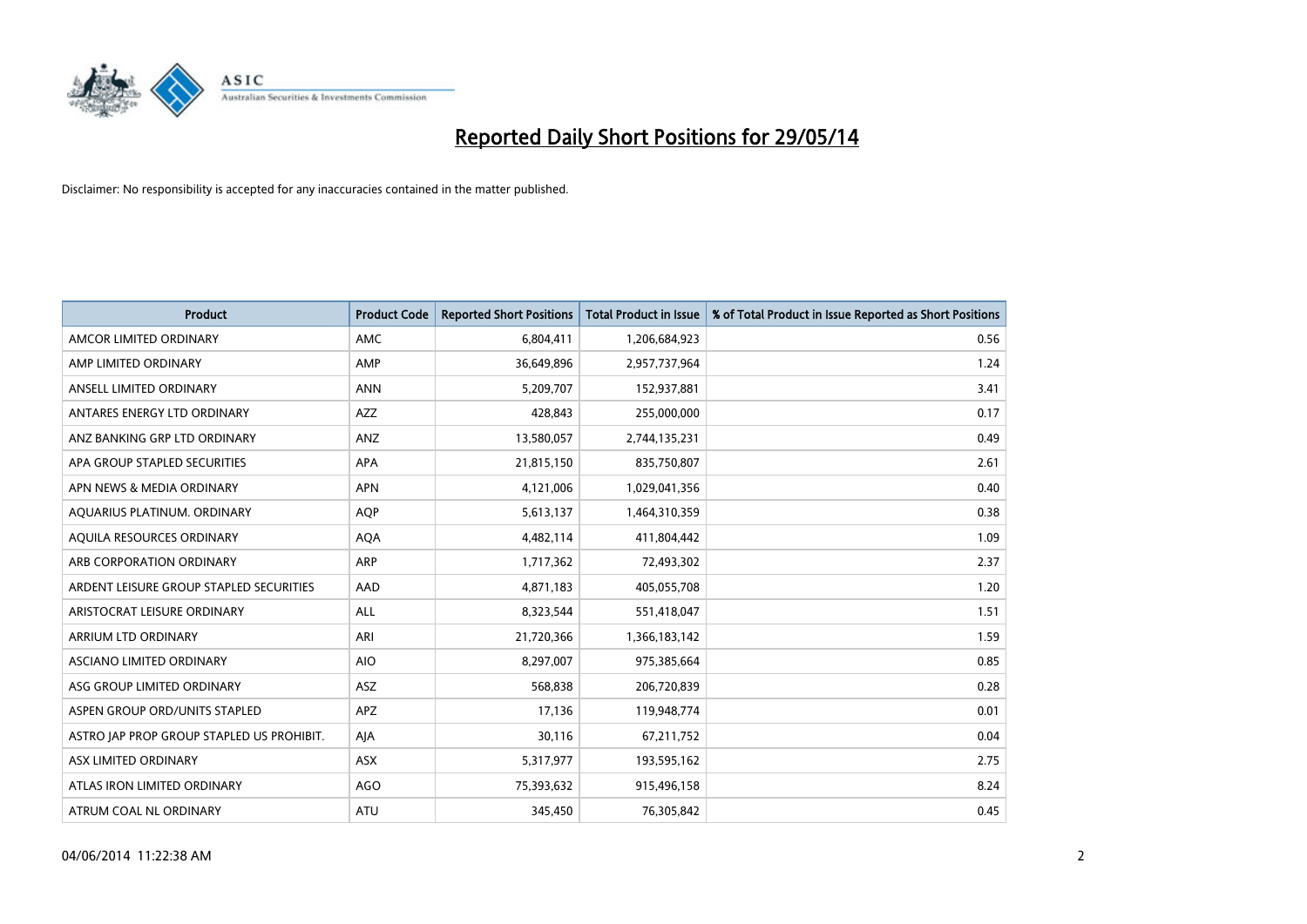

| <b>Product</b>                       | <b>Product Code</b> | <b>Reported Short Positions</b> | <b>Total Product in Issue</b> | % of Total Product in Issue Reported as Short Positions |
|--------------------------------------|---------------------|---------------------------------|-------------------------------|---------------------------------------------------------|
| AUCKLAND INTERNATION ORDINARY        | <b>AIA</b>          | 3,669                           | 1,190,484,097                 | 0.00                                                    |
| AURIZON HOLDINGS LTD ORDINARY        | AZI                 | 53,752,198                      | 2,137,284,503                 | 2.51                                                    |
| <b>AURORA OIL &amp; GAS ORDINARY</b> | <b>AUT</b>          | 1,035,885                       | 448,785,778                   | 0.23                                                    |
| AUSDRILL LIMITED ORDINARY            | ASL                 | 25,758,659                      | 312,277,224                   | 8.25                                                    |
| AUSENCO LIMITED ORDINARY             | AAX                 | 3,844,261                       | 168,449,799                   | 2.28                                                    |
| <b>AUSTAL LIMITED ORDINARY</b>       | ASB                 | 241,573                         | 346,379,377                   | 0.07                                                    |
| AUSTBROKERS HOLDINGS ORDINARY        | <b>AUB</b>          | 25,644                          | 59,955,596                    | 0.04                                                    |
| AUSTIN ENGINEERING ORDINARY          | ANG                 | 1,034,906                       | 84,274,004                    | 1.23                                                    |
| AUSTRALAND PROPERTY STAPLED SECURITY | <b>ALZ</b>          | 836,965                         | 578,984,528                   | 0.14                                                    |
| AUSTRALIAN AGRICULT, ORDINARY        | <b>AAC</b>          | 3,111,517                       | 532,474,721                   | 0.58                                                    |
| AUSTRALIAN EDUCATION UNITS           | <b>AEU</b>          | 13                              | 205,069,661                   | 0.00                                                    |
| AUSTRALIAN FOUNDAT, ORDINARY         | AFI                 | 100                             | 1,049,055,166                 | 0.00                                                    |
| AUSTRALIAN INFR LTD ORDINARY         | <b>AIX</b>          | 14,364                          | 620,733,944                   | 0.00                                                    |
| AUSTRALIAN PHARM. ORDINARY           | API                 | 10,886,119                      | 488,115,883                   | 2.23                                                    |
| AUTOMOTIVE HOLDINGS ORDINARY         | AHE                 | 160,073                         | 306,437,941                   | 0.05                                                    |
| AVEO GROUP STAPLED SECURITIES        | AOG                 | 11,368,385                      | 500,111,460                   | 2.27                                                    |
| AWE LIMITED ORDINARY                 | AWE                 | 990,379                         | 522,696,385                   | 0.19                                                    |
| AZONTO PET LTD ORDINARY              | APY                 | $\mathbf{1}$                    | 1,158,625,100                 | 0.00                                                    |
| AZUMAH RESOURCES ORDINARY            | AZM                 | 1,582                           | 356,189,096                   | 0.00                                                    |
| <b>BANDANNA ENERGY ORDINARY</b>      | <b>BND</b>          | 24,038,792                      | 528,481,199                   | 4.55                                                    |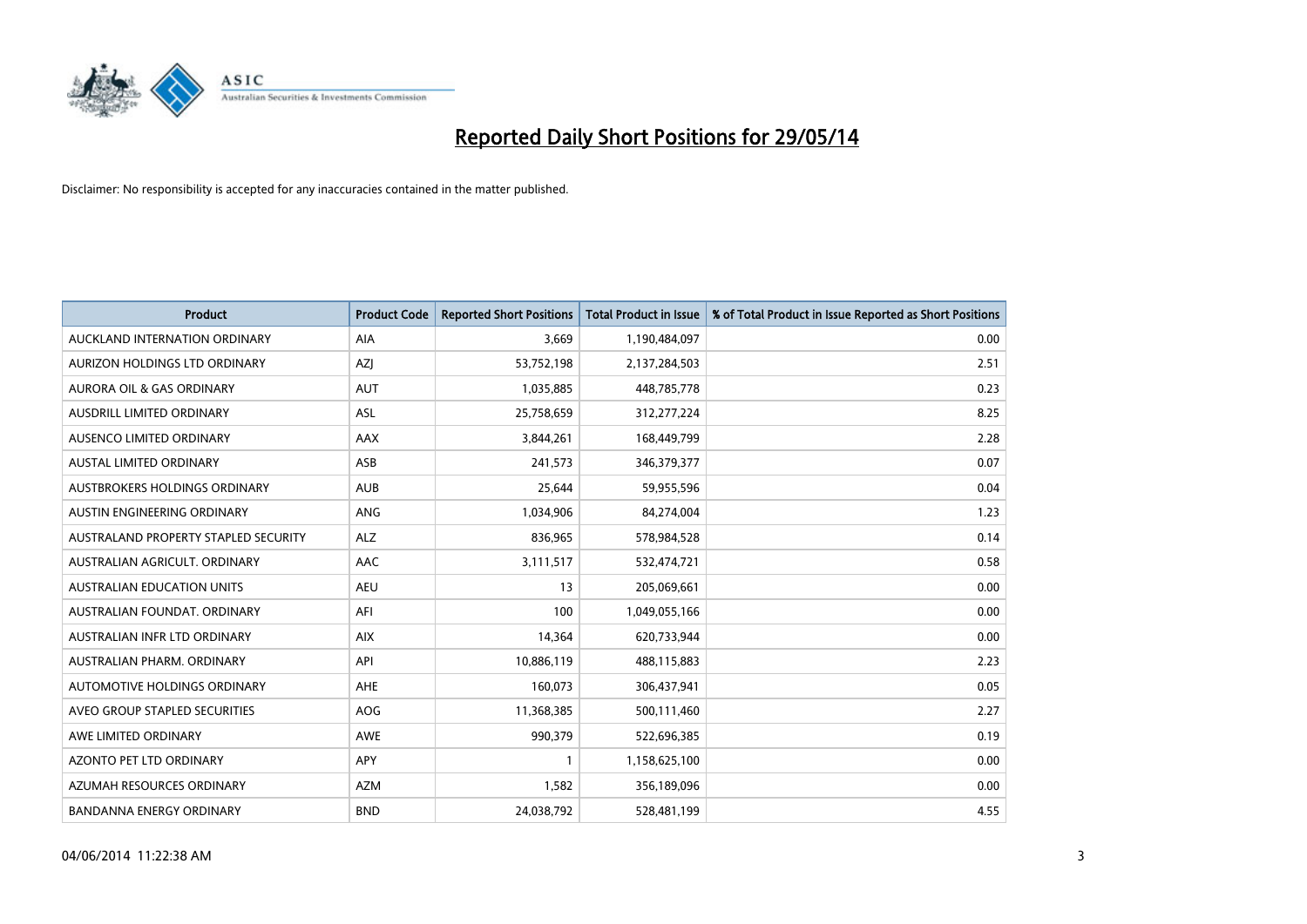

| <b>Product</b>                                | <b>Product Code</b> | <b>Reported Short Positions</b> | <b>Total Product in Issue</b> | % of Total Product in Issue Reported as Short Positions |
|-----------------------------------------------|---------------------|---------------------------------|-------------------------------|---------------------------------------------------------|
| BANK OF QUEENSLAND. ORDINARY                  | <b>BOQ</b>          | 1,903,443                       | 362,516,534                   | 0.53                                                    |
| <b>BANNERMAN RESOURCES ORDINARY</b>           | <b>BMN</b>          | 49.674                          | 324,938,790                   | 0.02                                                    |
| <b>BASE RES LIMITED ORDINARY</b>              | <b>BSE</b>          | 5,544,287                       | 561,840,029                   | 0.99                                                    |
| BATHURST RES LTD. ORDINARY                    | <b>BRL</b>          | 15,317,046                      | 944,931,961                   | 1.62                                                    |
| <b>BC IRON LIMITED ORDINARY</b>               | <b>BCI</b>          | 3,214,661                       | 124,028,630                   | 2.59                                                    |
| BEACH ENERGY LIMITED ORDINARY                 | <b>BPT</b>          | 20,851,777                      | 1,291,666,518                 | 1.61                                                    |
| BEADELL RESOURCE LTD ORDINARY                 | <b>BDR</b>          | 31.611.915                      | 790,777,280                   | 4.00                                                    |
| <b>BEGA CHEESE LTD ORDINARY</b>               | <b>BGA</b>          | 707,672                         | 152,245,802                   | 0.46                                                    |
| BENDIGO AND ADELAIDE ORDINARY                 | <b>BEN</b>          | 11,689,575                      | 433,893,557                   | 2.69                                                    |
| BENTHAM IMF LTD ORDINARY                      | <b>IMF</b>          | 4,458,537                       | 165,370,269                   | 2.70                                                    |
| BERKELEY RESOURCES ORDINARY                   | <b>BKY</b>          | 19,828                          | 180,361,323                   | 0.01                                                    |
| BETASHARES ASX RES ETF UNITS                  | <b>ORE</b>          | 517,432                         | 3,022,150                     | 17.12                                                   |
| <b>BHP BILLITON LIMITED ORDINARY</b>          | <b>BHP</b>          | 10,518,480                      | 3,211,691,105                 | 0.33                                                    |
| <b>BILLABONG ORDINARY</b>                     | <b>BBG</b>          | 11,096,095                      | 990,370,034                   | 1.12                                                    |
| <b>BIONOMICS LIMITED ORDINARY</b>             | <b>BNO</b>          | 110,280                         | 417,331,567                   | 0.03                                                    |
| <b>BLACKMORES LIMITED ORDINARY</b>            | <b>BKL</b>          | 7,521                           | 17,113,392                    | 0.04                                                    |
| <b>BLACKTHORN RESOURCES ORD US PROHIBITED</b> | <b>BTR</b>          | 153,346                         | 164,285,950                   | 0.09                                                    |
| BLUESCOPE STEEL LTD ORDINARY                  | <b>BSL</b>          | 3,684,272                       | 558,848,896                   | 0.66                                                    |
| <b>BOART LONGYEAR ORDINARY</b>                | <b>BLY</b>          | 42,860,882                      | 461,163,412                   | 9.29                                                    |
| <b>BORAL LIMITED, ORDINARY</b>                | <b>BLD</b>          | 19,724,229                      | 782,736,249                   | 2.52                                                    |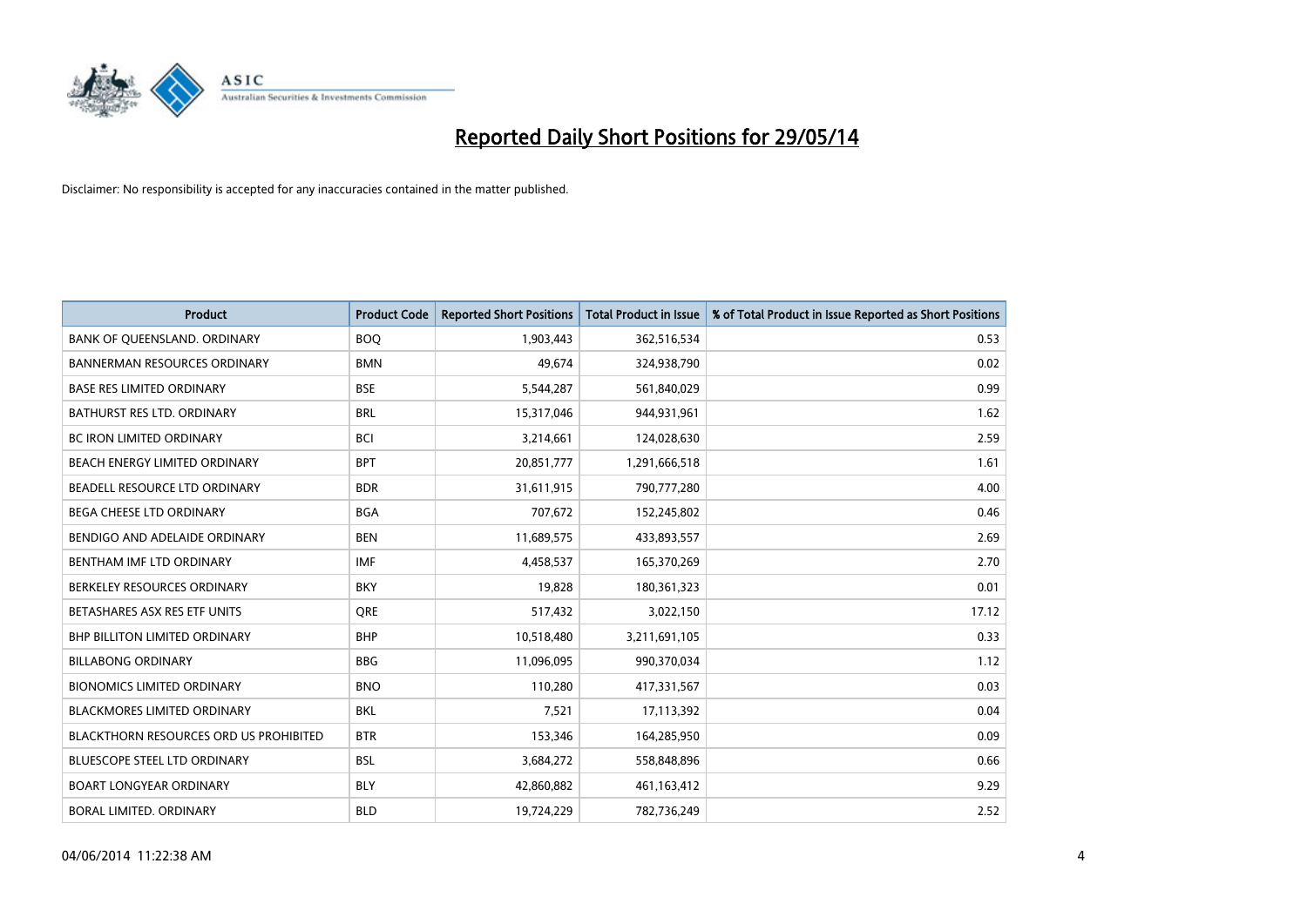

| <b>Product</b>                          | <b>Product Code</b> | <b>Reported Short Positions</b> | <b>Total Product in Issue</b> | % of Total Product in Issue Reported as Short Positions |
|-----------------------------------------|---------------------|---------------------------------|-------------------------------|---------------------------------------------------------|
| <b>BRADKEN LIMITED ORDINARY</b>         | <b>BKN</b>          | 13,043,714                      | 171,027,249                   | 7.63                                                    |
| <b>BRAMBLES LIMITED ORDINARY</b>        | <b>BXB</b>          | 2,036,221                       | 1,562,895,651                 | 0.13                                                    |
| BREVILLE GROUP LTD ORDINARY             | <b>BRG</b>          | 2,212,357                       | 130,095,322                   | 1.70                                                    |
| <b>BRICKWORKS LIMITED ORDINARY</b>      | <b>BKW</b>          | 37,802                          | 148,038,996                   | 0.03                                                    |
| BT INVESTMENT MNGMNT ORDINARY           | <b>BTT</b>          | 12,089                          | 282,727,073                   | 0.00                                                    |
| <b>BURU ENERGY ORDINARY</b>             | <b>BRU</b>          | 15,406,269                      | 298,505,530                   | 5.16                                                    |
| <b>BWP TRUST ORDINARY UNITS</b>         | <b>BWP</b>          | 8,179,325                       | 634,395,195                   | 1.29                                                    |
| CABCHARGE AUSTRALIA ORDINARY            | CAB                 | 9,363,690                       | 120,430,683                   | 7.78                                                    |
| <b>CALIBRE GROUP LTD ORDINARY</b>       | <b>CGH</b>          | 2,293                           | 333,200,148                   | 0.00                                                    |
| CALTEX AUSTRALIA ORDINARY               | <b>CTX</b>          | 1,219,737                       | 270,000,000                   | 0.45                                                    |
| CAPITOL HEALTH ORDINARY                 | CAI                 | 301,443                         | 431,180,115                   | 0.07                                                    |
| <b>CARDNO LIMITED ORDINARY</b>          | CDD                 | 6,942,567                       | 162,627,638                   | 4.27                                                    |
| <b>CARINDALE PROPERTY UNIT</b>          | <b>CDP</b>          | 173                             | 70,000,000                    | 0.00                                                    |
| CARNARVON PETROLEUM ORDINARY            | <b>CVN</b>          | 235,804                         | 987,176,977                   | 0.02                                                    |
| <b>CARNEGIE WAVE ENERGY ORDINARY</b>    | <b>CWE</b>          | 300,000                         | 1,719,339,182                 | 0.02                                                    |
| CARSALES.COM LTD ORDINARY               | <b>CRZ</b>          | 6,747,196                       | 237,818,965                   | 2.84                                                    |
| CASH CONVERTERS ORDINARY                | CCV                 | 11,190,381                      | 428,886,124                   | 2.61                                                    |
| CEDAR WOODS PROP. ORDINARY              | <b>CWP</b>          | 36,872                          | 77,595,785                    | 0.05                                                    |
| CENTRAL PETROLEUM ORDINARY              | <b>CTP</b>          | 630,761                         | 348,718,957                   | 0.18                                                    |
| CFS RETAIL TRUST GRP STAPLED SECURITIES | <b>CFX</b>          | 69,887,029                      | 3,018,050,810                 | 2.32                                                    |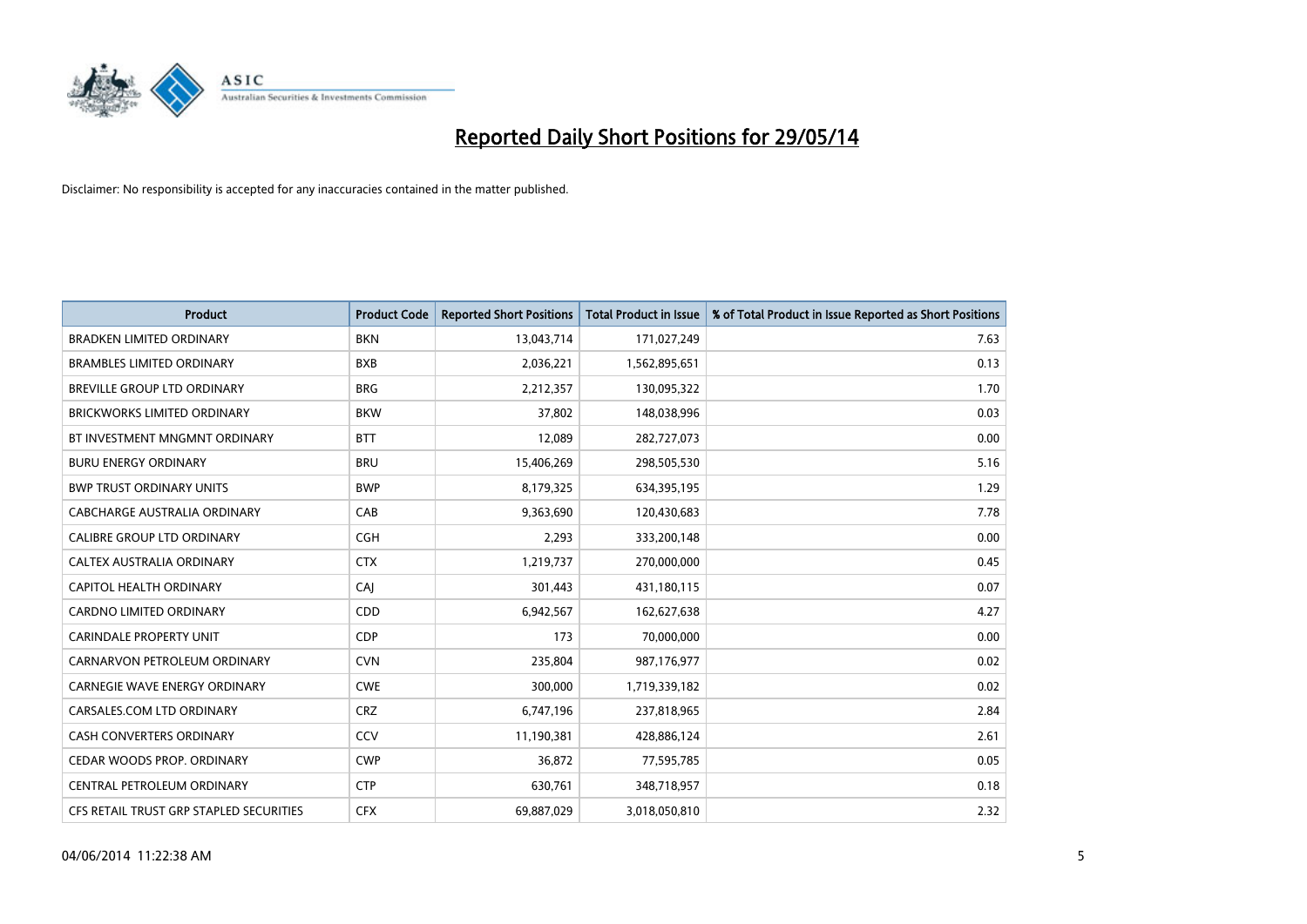

| <b>Product</b>                          | <b>Product Code</b> | <b>Reported Short Positions</b> | <b>Total Product in Issue</b> | % of Total Product in Issue Reported as Short Positions |
|-----------------------------------------|---------------------|---------------------------------|-------------------------------|---------------------------------------------------------|
| <b>CHALLENGER LIMITED ORDINARY</b>      | <b>CGF</b>          | 1,649,508                       | 530,862,585                   | 0.31                                                    |
| CHARTER HALL GROUP STAPLED US PROHIBIT. | <b>CHC</b>          | 728,932                         | 347,925,558                   | 0.21                                                    |
| <b>CHARTER HALL RETAIL UNITS</b>        | <b>CQR</b>          | 11,574,462                      | 369,040,750                   | 3.14                                                    |
| <b>CHORUS LIMITED ORDINARY</b>          | <b>CNU</b>          | 38,857                          | 396,369,767                   | 0.01                                                    |
| CITIGOLD CORP LTD ORDINARY              | <b>CTO</b>          | 153,427                         | 1,495,764,906                 | 0.01                                                    |
| COAL OF AFRICA LTD ORDINARY             | <b>CZA</b>          | 426                             | 1,048,368,613                 | 0.00                                                    |
| <b>COALSPUR MINES LTD ORDINARY</b>      | <b>CPL</b>          | 4,436,947                       | 641,394,435                   | 0.69                                                    |
| COCA-COLA AMATIL ORDINARY               | <b>CCL</b>          | 15,121,523                      | 763,590,249                   | 1.98                                                    |
| <b>COCHLEAR LIMITED ORDINARY</b>        | <b>COH</b>          | 9,919,577                       | 57,062,020                    | 17.38                                                   |
| <b>COCKATOO COAL ORDINARY</b>           | <b>COK</b>          | 167,987                         | 4,560,196,928                 | 0.00                                                    |
| CODAN LIMITED ORDINARY                  | <b>CDA</b>          | 716,474                         | 176,969,924                   | 0.40                                                    |
| <b>COFFEY INTERNATIONAL ORDINARY</b>    | <b>COF</b>          | 14,073                          | 255,833,165                   | 0.01                                                    |
| <b>COKAL LTD ORDINARY</b>               | <b>CKA</b>          | 12,390                          | 471,103,926                   | 0.00                                                    |
| <b>COLLECTION HOUSE ORDINARY</b>        | <b>CLH</b>          | 2,153,872                       | 129,717,785                   | 1.66                                                    |
| COMMONWEALTH BANK, ORDINARY             | <b>CBA</b>          | 7,485,552                       | 1,621,319,194                 | 0.46                                                    |
| <b>COMPASS RESOURCES ORDINARY</b>       | <b>CMR</b>          | 7,472                           | 1,403,744,100                 | 0.00                                                    |
| COMPUTERSHARE LTD ORDINARY              | <b>CPU</b>          | 13,703,732                      | 556,203,079                   | 2.46                                                    |
| <b>CORP TRAVEL LIMITED ORDINARY</b>     | <b>CTD</b>          | 170,909                         | 89,890,762                    | 0.19                                                    |
| <b>COVER-MORE GRP LTD ORDINARY</b>      | <b>CVO</b>          | 417,981                         | 317,750,000                   | 0.13                                                    |
| <b>CREDIT CORP GROUP ORDINARY</b>       | <b>CCP</b>          | 341,769                         | 46,131,882                    | 0.74                                                    |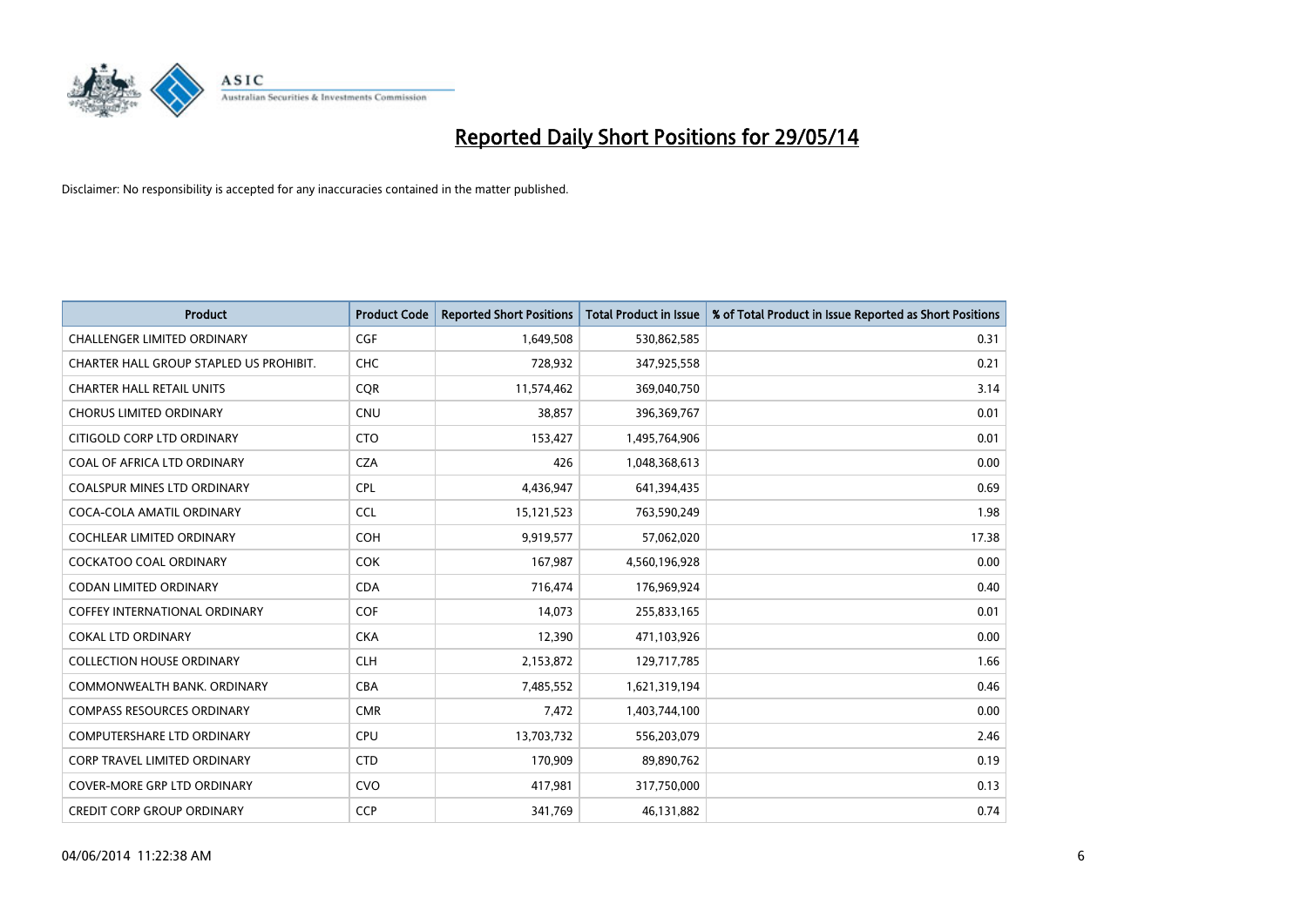

| <b>Product</b>                          | <b>Product Code</b> | <b>Reported Short Positions</b> | <b>Total Product in Issue</b> | % of Total Product in Issue Reported as Short Positions |
|-----------------------------------------|---------------------|---------------------------------|-------------------------------|---------------------------------------------------------|
| <b>CROMWELL PROP STAPLED SECURITIES</b> | <b>CMW</b>          | 18,556,452                      | 1,727,280,850                 | 1.07                                                    |
| <b>CROWE HORWATH AUS ORDINARY</b>       | <b>CRH</b>          | 706,832                         | 273,005,429                   | 0.26                                                    |
| <b>CROWN RESORTS LTD ORDINARY</b>       | <b>CWN</b>          | 4,322,207                       | 728,394,185                   | 0.59                                                    |
| <b>CSG LIMITED ORDINARY</b>             | CSV                 | 187,192                         | 278,973,075                   | 0.07                                                    |
| <b>CSL LIMITED ORDINARY</b>             | <b>CSL</b>          | 1,199,900                       | 478,912,556                   | 0.25                                                    |
| <b>CSR LIMITED ORDINARY</b>             | <b>CSR</b>          | 14,813,569                      | 506,000,315                   | 2.93                                                    |
| <b>CUDECO LIMITED ORDINARY</b>          | <b>CDU</b>          | 9,059,648                       | 234,583,408                   | 3.86                                                    |
| DART ENERGY LTD ORDINARY                | <b>DTE</b>          | 313,170                         | 1,108,752,733                 | 0.03                                                    |
| DATA#3 LIMITED ORDINARY                 | <b>DTL</b>          | 279,873                         | 153,974,950                   | 0.18                                                    |
| DAVID JONES LIMITED ORDINARY            | <b>DIS</b>          | 2,558,594                       | 537,137,845                   | 0.48                                                    |
| DECMIL GROUP LIMITED ORDINARY           | <b>DCG</b>          | 1,094,873                       | 168,657,794                   | 0.65                                                    |
| DEEP YELLOW LIMITED ORDINARY            | <b>DYL</b>          | 840                             | 1,617,041,367                 | 0.00                                                    |
| DEXUS PROPERTY GROUP STAPLED UNITS      | <b>DXS</b>          | 12,881,747                      | 5,433,110,810                 | 0.24                                                    |
| DICK SMITH HLDGS ORDINARY               | <b>DSH</b>          | 15,208,662                      | 236,511,364                   | 6.43                                                    |
| DISCOVERY METALS LTD ORDINARY           | <b>DML</b>          | 1,331,610                       | 560,034,418                   | 0.24                                                    |
| DOMINO PIZZA ENTERPR ORDINARY           | <b>DMP</b>          | 2,138,381                       | 85,915,713                    | 2.49                                                    |
| DONACO INTERNATIONAL ORDINARY           | <b>DNA</b>          | 3,695,214                       | 460,178,463                   | 0.80                                                    |
| DOWNER EDI LIMITED ORDINARY             | <b>DOW</b>          | 13,951,310                      | 435,399,975                   | 3.20                                                    |
| DRILLSEARCH ENERGY ORDINARY             | <b>DLS</b>          | 19,592,884                      | 432,965,895                   | 4.53                                                    |
| DUET GROUP STAPLED US PROHIBIT.         | <b>DUE</b>          | 6,542,621                       | 1,317,809,323                 | 0.50                                                    |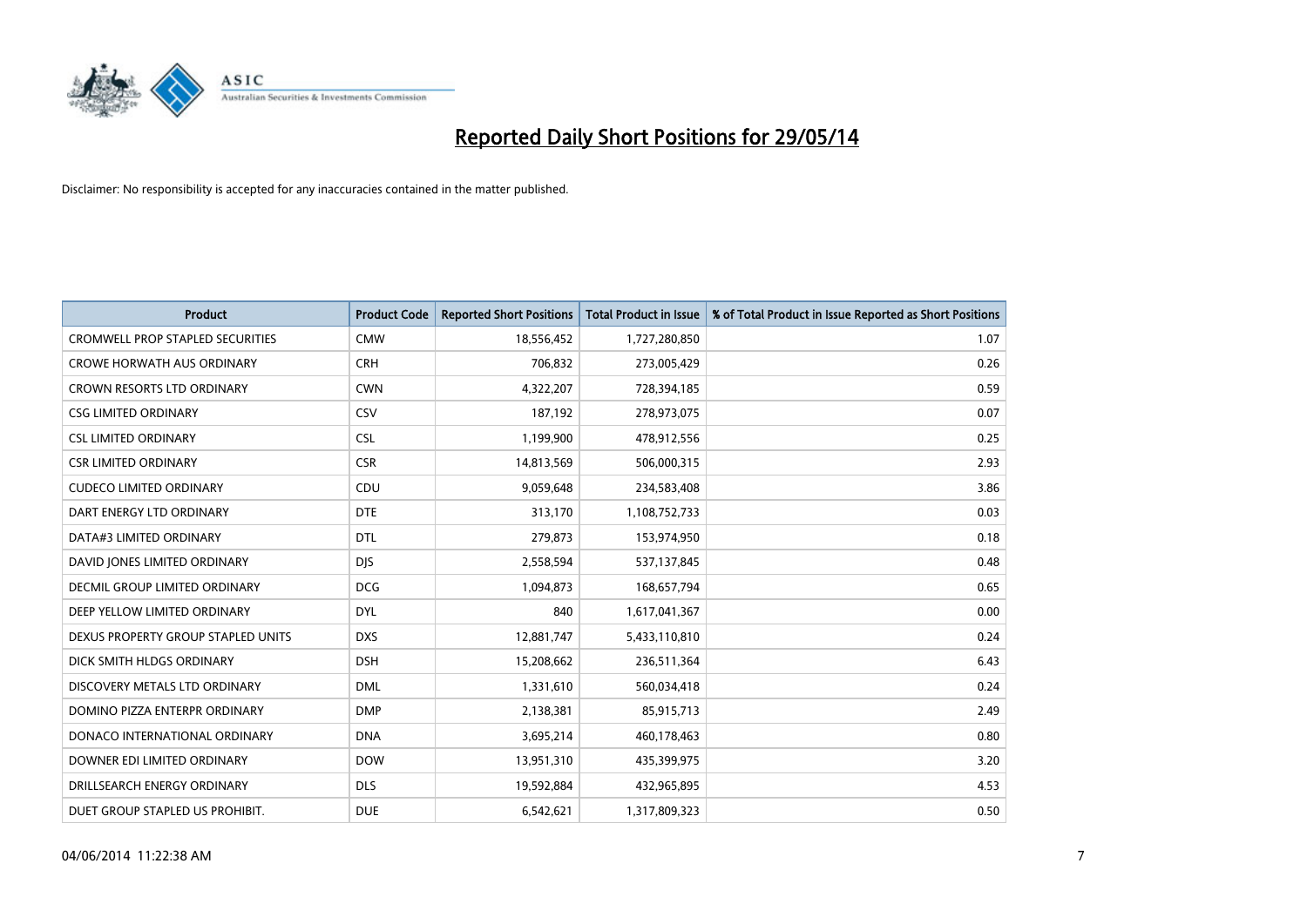

| <b>Product</b>                         | <b>Product Code</b> | <b>Reported Short Positions</b> | <b>Total Product in Issue</b> | % of Total Product in Issue Reported as Short Positions |
|----------------------------------------|---------------------|---------------------------------|-------------------------------|---------------------------------------------------------|
| DULUXGROUP LIMITED ORDINARY            | <b>DLX</b>          | 1,053,145                       | 381,093,950                   | 0.28                                                    |
| DWS LTD ORDINARY                       | <b>DWS</b>          | 80,000                          | 132,362,763                   | 0.06                                                    |
| ECHO ENTERTAINMENT ORDINARY            | <b>EGP</b>          | 30,019,535                      | 825,672,730                   | 3.64                                                    |
| ELDERS LIMITED ORDINARY                | <b>ELD</b>          | 18.820.191                      | 455,013,329                   | 4.14                                                    |
| ELEMENTAL MINERALS ORDINARY            | <b>ELM</b>          | 154,951                         | 305,063,391                   | 0.05                                                    |
| <b>EMECO HOLDINGS ORDINARY</b>         | <b>EHL</b>          | 11,522,301                      | 599,675,707                   | 1.92                                                    |
| <b>ENDEAVOUR MIN CORP CDI 1:1</b>      | <b>EVR</b>          | 35,887                          | 58,567,618                    | 0.06                                                    |
| <b>ENERGY RESOURCES ORDINARY 'A'</b>   | <b>ERA</b>          | 8,976,792                       | 517,725,062                   | 1.73                                                    |
| <b>ENERGY WORLD CORPOR, ORDINARY</b>   | <b>EWC</b>          | 43,716,373                      | 1,734,166,672                 | 2.52                                                    |
| <b>ENVESTRA LIMITED ORDINARY</b>       | ENV                 | 1,010,354                       | 1,796,808,474                 | 0.06                                                    |
| <b>ENVIROMISSION LTD ORDINARY</b>      | <b>EVM</b>          | 95,450                          | 510,348,163                   | 0.02                                                    |
| EQUATORIAL RES LTD ORDINARY            | EQX                 | 174                             | 122,185,353                   | 0.00                                                    |
| ERM POWER LIMITED ORDINARY             | <b>EPW</b>          | 410,452                         | 239,269,727                   | 0.17                                                    |
| ESERVGLOBAL LIMITED ORDINARY           | ESV                 | 5,550                           | 253,545,997                   | 0.00                                                    |
| EVOLUTION MINING LTD ORDINARY          | <b>EVN</b>          | 31,730,881                      | 709,989,453                   | 4.47                                                    |
| FAIRFAX MEDIA LTD ORDINARY             | <b>FXI</b>          | 73,216,387                      | 2,351,955,725                 | 3.11                                                    |
| <b>FANTASTIC HOLDINGS ORDINARY</b>     | <b>FAN</b>          | 13,346                          | 103,068,398                   | 0.01                                                    |
| <b>FAR LTD ORDINARY</b>                | <b>FAR</b>          | 23,862,675                      | 2,499,846,742                 | 0.95                                                    |
| FEDERATION CNTRES ORD/UNIT STAPLED SEC | FDC                 | 5,465,963                       | 1,427,641,565                 | 0.38                                                    |
| FINBAR GROUP LIMITED ORDINARY          | <b>FRI</b>          | 838                             | 227,018,204                   | 0.00                                                    |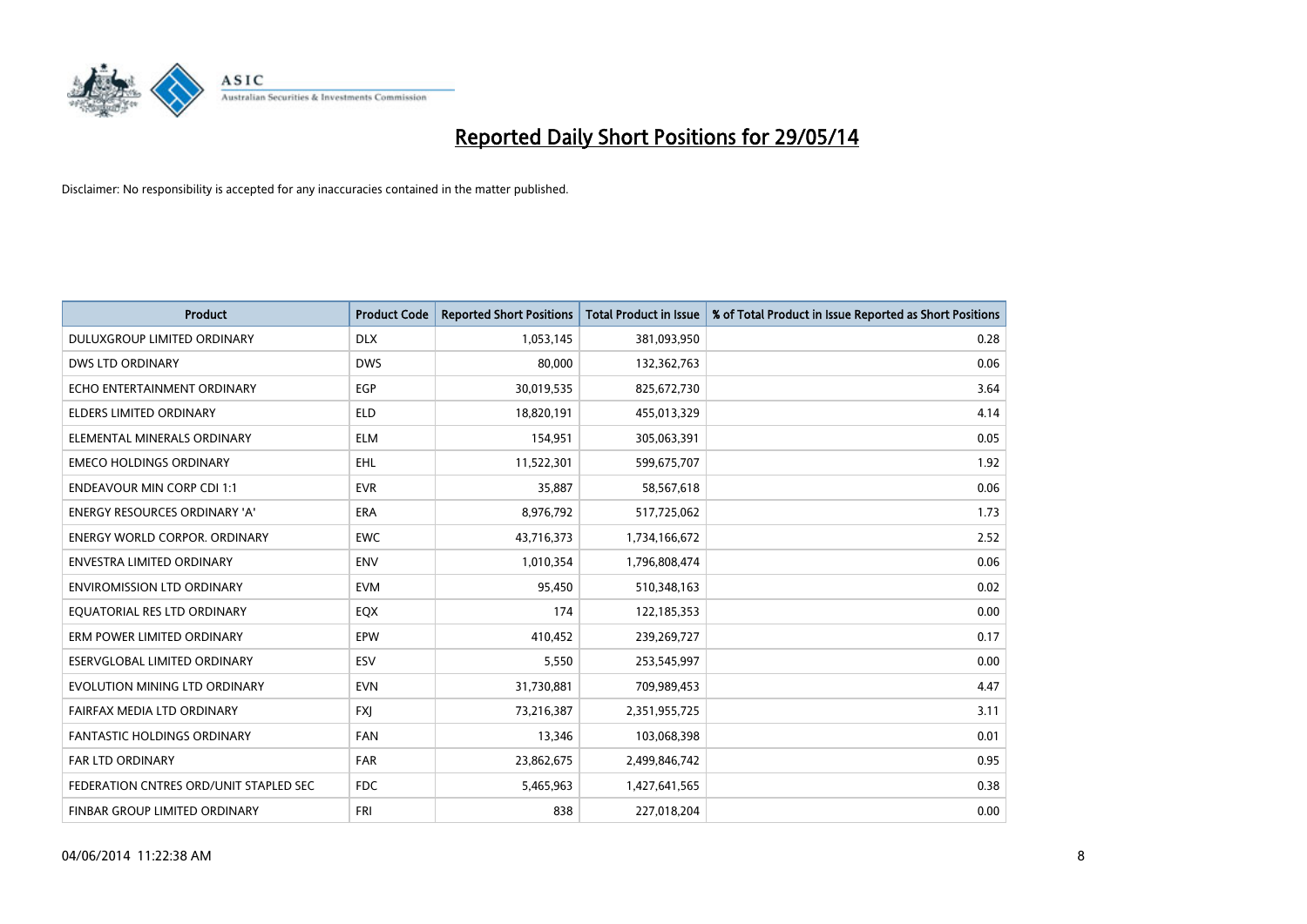

| <b>Product</b>                       | <b>Product Code</b> | <b>Reported Short Positions</b> | <b>Total Product in Issue</b> | % of Total Product in Issue Reported as Short Positions |
|--------------------------------------|---------------------|---------------------------------|-------------------------------|---------------------------------------------------------|
| FISHER & PAYKEL H. ORDINARY          | <b>FPH</b>          | 1,984                           | 551,155,537                   | 0.00                                                    |
| FLEETWOOD CORP ORDINARY              | <b>FWD</b>          | 2,201,015                       | 60,581,211                    | 3.63                                                    |
| FLETCHER BUILDING ORDINARY           | <b>FBU</b>          | 1,610,470                       | 687,854,788                   | 0.23                                                    |
| FLEXIGROUP LIMITED ORDINARY          | FXL                 | 1,745,620                       | 304,096,060                   | 0.57                                                    |
| FLIGHT CENTRE TRAVEL ORDINARY        | <b>FLT</b>          | 6,592,682                       | 100,562,587                   | 6.56                                                    |
| FLINDERS MINES LTD ORDINARY          | <b>FMS</b>          | 2,287,583                       | 2,400,995,602                 | 0.10                                                    |
| FONTERRA SHARE FUND ORDINARY UNITS   | FSF                 | 23                              | 106,913,918                   | 0.00                                                    |
| FORGE GROUP LIMITED ORDINARY         | FGE                 | 2,454,816                       | 86,169,014                    | 2.85                                                    |
| <b>FORTESCUE METALS GRP ORDINARY</b> | <b>FMG</b>          | 157,657,430                     | 3,113,798,151                 | 5.06                                                    |
| FREEDOM FOOD LTD ORDINARY            | <b>FNP</b>          | 13,870                          | 150,578,705                   | 0.01                                                    |
| FREELANCER LTD ORDINARY              | <b>FLN</b>          | 6                               | 436,500,000                   | 0.00                                                    |
| <b>G.U.D. HOLDINGS ORDINARY</b>      | GUD                 | 2,515,968                       | 71,066,740                    | 3.54                                                    |
| <b>G8 EDUCATION LIMITED ORDINARY</b> | <b>GEM</b>          | 10,209,056                      | 327,354,270                   | 3.12                                                    |
| <b>GALAXY RESOURCES ORDINARY</b>     | GXY                 | 372,975                         | 1,027,077,829                 | 0.04                                                    |
| <b>GENETIC TECHNOLOGIES ORDINARY</b> | <b>GTG</b>          | 1,526,430                       | 664,769,002                   | 0.23                                                    |
| <b>GENWORTH MORTGAGE ORDINARY</b>    | <b>GMA</b>          | 1,079,161                       | 650,000,000                   | 0.17                                                    |
| <b>GEODYNAMICS LIMITED ORDINARY</b>  | GDY                 | 819                             | 435,880,130                   | 0.00                                                    |
| GI DYNAMICS, INC CDI US PROHIBITED   | <b>GID</b>          | 282,079                         | 464,182,730                   | 0.06                                                    |
| <b>GINDALBIE METALS LTD ORDINARY</b> | GBG                 | 37,038,358                      | 1,493,660,842                 | 2.48                                                    |
| <b>GOODMAN FIELDER. ORDINARY</b>     | GFF                 | 17,072,078                      | 1,955,559,207                 | 0.87                                                    |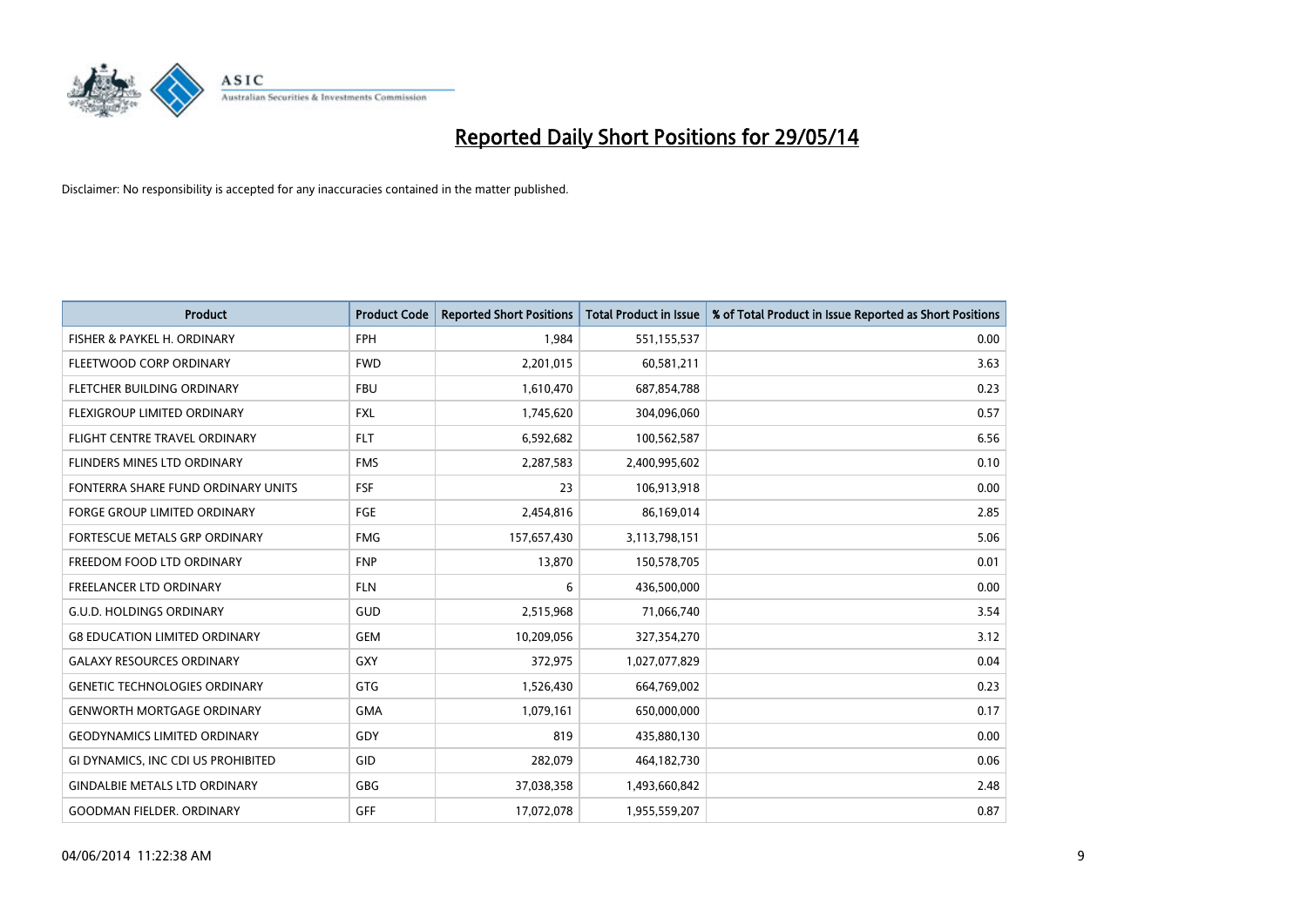

| <b>Product</b>                                   | <b>Product Code</b> | <b>Reported Short Positions</b> | <b>Total Product in Issue</b> | % of Total Product in Issue Reported as Short Positions |
|--------------------------------------------------|---------------------|---------------------------------|-------------------------------|---------------------------------------------------------|
| <b>GOODMAN GROUP STAPLED</b>                     | <b>GMG</b>          | 4,917,097                       | 1,727,685,976                 | 0.28                                                    |
| <b>GPT GROUP STAPLED SEC.</b>                    | <b>GPT</b>          | 5,497,717                       | 1,685,460,955                 | 0.33                                                    |
| <b>GRAINCORP LIMITED A CLASS ORDINARY</b>        | <b>GNC</b>          | 7,602,367                       | 228,855,628                   | 3.32                                                    |
| <b>GRANGE RESOURCES. ORDINARY</b>                | GRR                 | 6,482,613                       | 1,157,097,869                 | 0.56                                                    |
| <b>GREENCROSS LIMITED ORDINARY</b>               | <b>GXL</b>          | 95,975                          | 90,893,174                    | 0.11                                                    |
| <b>GREENLAND MIN EN LTD ORDINARY</b>             | GGG                 | 3,735,730                       | 576,452,827                   | 0.65                                                    |
| <b>GROWTHPOINT PROPERTY ORD/UNIT STAPLED SEC</b> | GOZ                 | 2,240                           | 488,029,437                   | 0.00                                                    |
| <b>GRYPHON MINERALS LTD ORDINARY</b>             | GRY                 | 4,305,663                       | 401,011,505                   | 1.07                                                    |
| <b>GUILDFORD COAL LTD ORDINARY</b>               | <b>GUF</b>          | 743,115                         | 761,857,020                   | 0.10                                                    |
| <b>GWA GROUP LTD ORDINARY</b>                    | <b>GWA</b>          | 14,248,985                      | 306,533,770                   | 4.65                                                    |
| HANSEN TECHNOLOGIES ORDINARY                     | <b>HSN</b>          | 1,613                           | 161,209,642                   | 0.00                                                    |
| <b>HARVEY NORMAN ORDINARY</b>                    | <b>HVN</b>          | 61,483,539                      | 1,062,316,784                 | 5.79                                                    |
| <b>HENDERSON GROUP CDI 1:1</b>                   | <b>HGG</b>          | 2,742,968                       | 655,128,628                   | 0.42                                                    |
| HFA HOLDINGS LIMITED ORDINARY                    | <b>HFA</b>          | 3,809                           | 118,738,157                   | 0.00                                                    |
| <b>HIGHLANDS PACIFIC ORDINARY</b>                | <b>HIG</b>          | 3,153                           | 854,261,346                   | 0.00                                                    |
| HILLGROVE RES LTD ORDINARY                       | <b>HGO</b>          | 784,270                         | 1,180,889,221                 | 0.07                                                    |
| <b>HILLS LTD ORDINARY</b>                        | <b>HIL</b>          | 27,911                          | 235,173,156                   | 0.01                                                    |
| HORIZON OIL LIMITED ORDINARY                     | <b>HZN</b>          | 77,402,054                      | 1,301,981,265                 | 5.94                                                    |
| HOTEL PROPERTY STAPLED                           | <b>HPI</b>          | 57,687                          | 132,870,000                   | 0.04                                                    |
| <b>IBUY GROUP LTD ORDINARY</b>                   | <b>IBY</b>          | 13,988                          | 425,843,536                   | 0.00                                                    |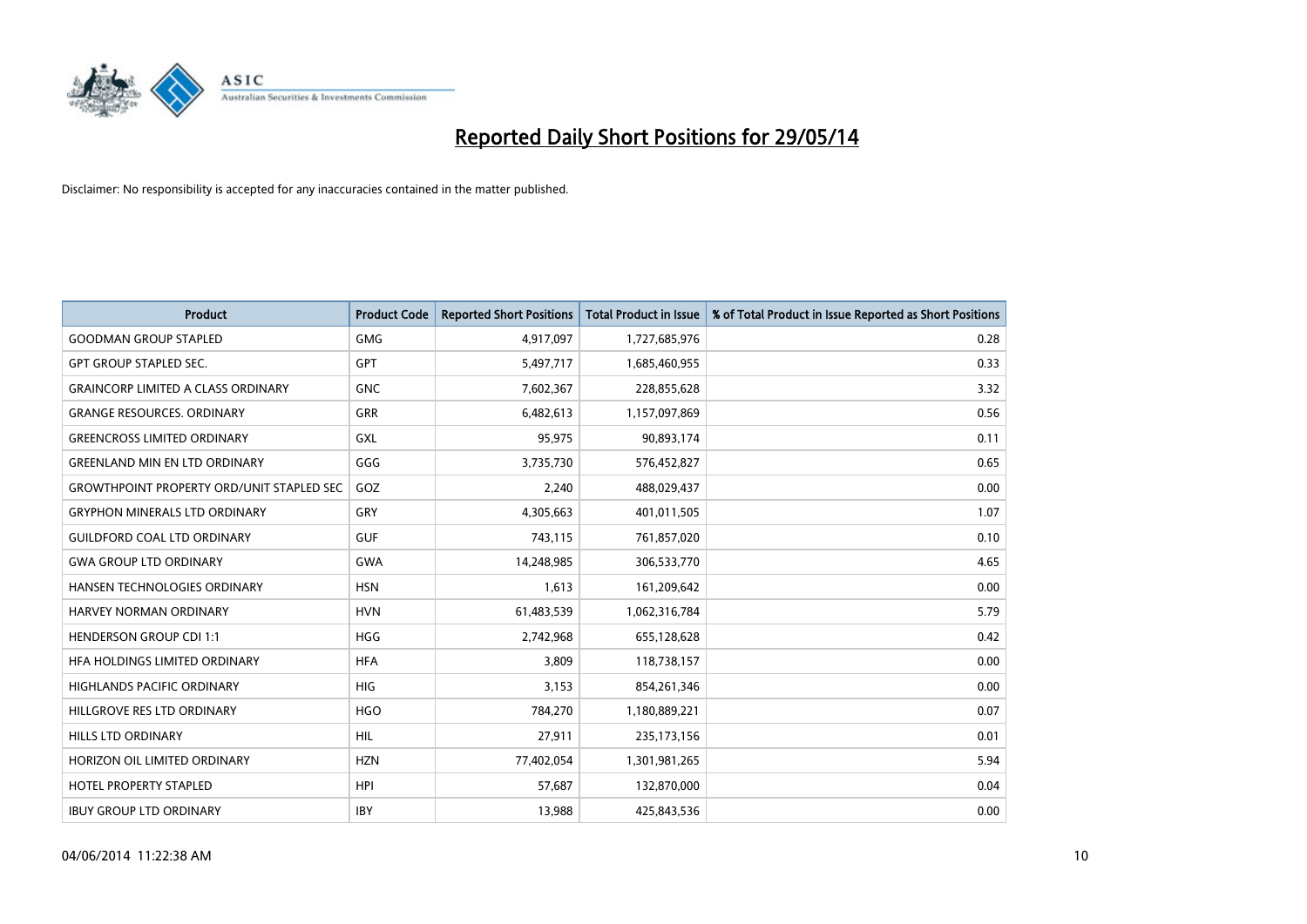

| <b>Product</b>                                | <b>Product Code</b> | <b>Reported Short Positions</b> | <b>Total Product in Issue</b> | % of Total Product in Issue Reported as Short Positions |
|-----------------------------------------------|---------------------|---------------------------------|-------------------------------|---------------------------------------------------------|
| <b>ICAR ASIA LTD ORDINARY</b>                 | ICQ                 | 36,240                          | 121,889,834                   | 0.03                                                    |
| <b>IINET LIMITED ORDINARY</b>                 | <b>IIN</b>          | 3,820,258                       | 161,238,847                   | 2.37                                                    |
| <b>ILUKA RESOURCES ORDINARY</b>               | ILU                 | 39,747,510                      | 418,700,517                   | 9.49                                                    |
| <b>IMDEX LIMITED ORDINARY</b>                 | <b>IMD</b>          | 4,164,989                       | 212,110,368                   | 1.96                                                    |
| <b>INCITEC PIVOT ORDINARY</b>                 | IPL                 | 27,802,784                      | 1,644,919,097                 | 1.69                                                    |
| <b>INDEPENDENCE GROUP ORDINARY</b>            | <b>IGO</b>          | 417,919                         | 233,323,905                   | 0.18                                                    |
| <b>INDO MINES LIMITED ORDINARY</b>            | <b>IDO</b>          | 110,000                         | 538,026,598                   | 0.02                                                    |
| <b>INDOPHIL RESOURCES ORDINARY</b>            | <b>IRN</b>          | 105,790                         | 1,203,146,194                 | 0.01                                                    |
| <b>INDUSTRIA REIT STAPLED</b>                 | <b>IDR</b>          | 53,344                          | 125,000,001                   | 0.04                                                    |
| INFIGEN ENERGY STAPLED SECURITIES             | <b>IFN</b>          | 2,985,304                       | 764,993,434                   | 0.39                                                    |
| INGENIA GROUP STAPLED SECURITIES              | <b>INA</b>          | 1,254,310                       | 676,240,232                   | 0.19                                                    |
| <b>INSURANCE AUSTRALIA ORDINARY</b>           | IAG                 | 20,636,192                      | 2,341,618,048                 | 0.88                                                    |
| <b>INTREPID MINES ORDINARY</b>                | <b>IAU</b>          | 14,940,699                      | 557,162,848                   | 2.68                                                    |
| <b>INVESTA OFFICE FUND STAPLED SECURITIES</b> | <b>IOF</b>          | 340,597                         | 614,047,458                   | 0.06                                                    |
| <b>INVOCARE LIMITED ORDINARY</b>              | <b>IVC</b>          | 4,207,373                       | 110,030,298                   | 3.82                                                    |
| <b>IOOF HOLDINGS LTD ORDINARY</b>             | IFL                 | 2,256,800                       | 232,118,034                   | 0.97                                                    |
| <b>IPROPERTY GROUP LTD ORDINARY</b>           | <b>IPP</b>          | 1,232,046                       | 181,579,840                   | 0.68                                                    |
| <b>IRESS LIMITED ORDINARY</b>                 | <b>IRE</b>          | 2,953,882                       | 158,585,126                   | 1.86                                                    |
| <b>IRON ORE HOLDINGS ORDINARY</b>             | <b>IOH</b>          | 26,197                          | 161,174,005                   | 0.02                                                    |
| <b>ISELECT LTD ORDINARY</b>                   | <b>ISU</b>          | 340,282                         | 260,889,894                   | 0.13                                                    |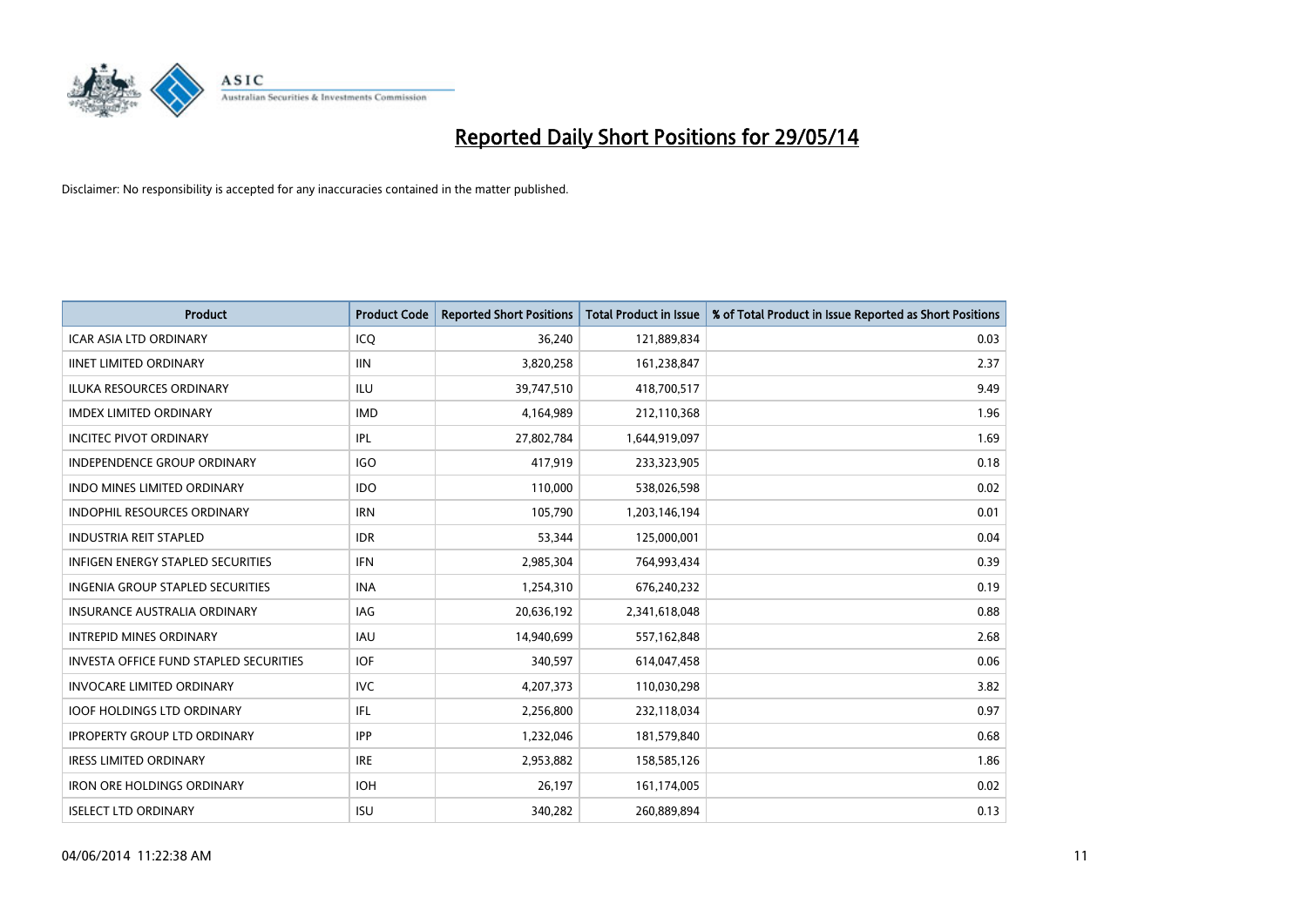

| <b>Product</b>                                  | <b>Product Code</b> | <b>Reported Short Positions</b> | <b>Total Product in Issue</b> | % of Total Product in Issue Reported as Short Positions |
|-------------------------------------------------|---------------------|---------------------------------|-------------------------------|---------------------------------------------------------|
| <b>IAMES HARDIE INDUST CHESS DEPOSITARY INT</b> | <b>IHX</b>          | 4,631,570                       | 445,037,502                   | 1.04                                                    |
| JAPARA HEALTHCARE LT ORDINARY                   | JHC                 | 9,639,460                       | 262,500,000                   | 3.67                                                    |
| <b>IB HI-FI LIMITED ORDINARY</b>                | <b>IBH</b>          | 10,435,276                      | 100,385,400                   | 10.40                                                   |
| <b>KAGARA LTD ORDINARY</b>                      | KZL                 | 4,503,126                       | 798,953,117                   | 0.56                                                    |
| KAROON GAS AUSTRALIA ORDINARY                   | <b>KAR</b>          | 14,882,589                      | 255,841,581                   | 5.82                                                    |
| KATHMANDU HOLD LTD ORDINARY                     | <b>KMD</b>          | 921,680                         | 200,633,469                   | 0.46                                                    |
| <b>KBL MINING LIMITED ORDINARY</b>              | KBL                 | 1,820                           | 393,535,629                   | 0.00                                                    |
| KINGSGATE CONSOLID. ORDINARY                    | <b>KCN</b>          | 7,482,367                       | 223,584,937                   | 3.35                                                    |
| KINGSROSE MINING LTD ORDINARY                   | <b>KRM</b>          | 337,884                         | 358,611,493                   | 0.09                                                    |
| LEIGHTON HOLDINGS ORDINARY                      | LEI                 | 7,042,764                       | 338,503,563                   | 2.08                                                    |
| LEND LEASE GROUP UNIT/ORD STAPLED               | <b>LLC</b>          | 5,465,273                       | 577,475,833                   | 0.95                                                    |
| LIQUEFIED NATURAL ORDINARY                      | LNG                 | 530,278                         | 387,256,269                   | 0.14                                                    |
| <b>LYNAS CORPORATION ORDINARY</b>               | <b>LYC</b>          | 143,676,725                     | 1,961,285,594                 | 7.33                                                    |
| <b>M2 GRP LTD ORDINARY</b>                      | <b>MTU</b>          | 17,184,686                      | 180,398,183                   | 9.53                                                    |
| <b>MACA LIMITED ORDINARY</b>                    | <b>MLD</b>          | 211,936                         | 202,676,373                   | 0.10                                                    |
| MACMAHON HOLDINGS ORDINARY                      | MAH                 | 189,964                         | 1,261,699,966                 | 0.02                                                    |
| MACO ATLAS ROADS GRP ORDINARY STAPLED           | <b>MQA</b>          | 5,042,342                       | 487,230,540                   | 1.03                                                    |
| MACQUARIE GROUP LTD ORDINARY                    | <b>MQG</b>          | 1,585,462                       | 321,092,969                   | 0.49                                                    |
| MAGELLAN FIN GRP LTD ORDINARY                   | <b>MFG</b>          | 2,543,939                       | 158,842,157                   | 1.60                                                    |
| MATRIX C & E LTD ORDINARY                       | <b>MCE</b>          | 2,894,078                       | 94,555,428                    | 3.06                                                    |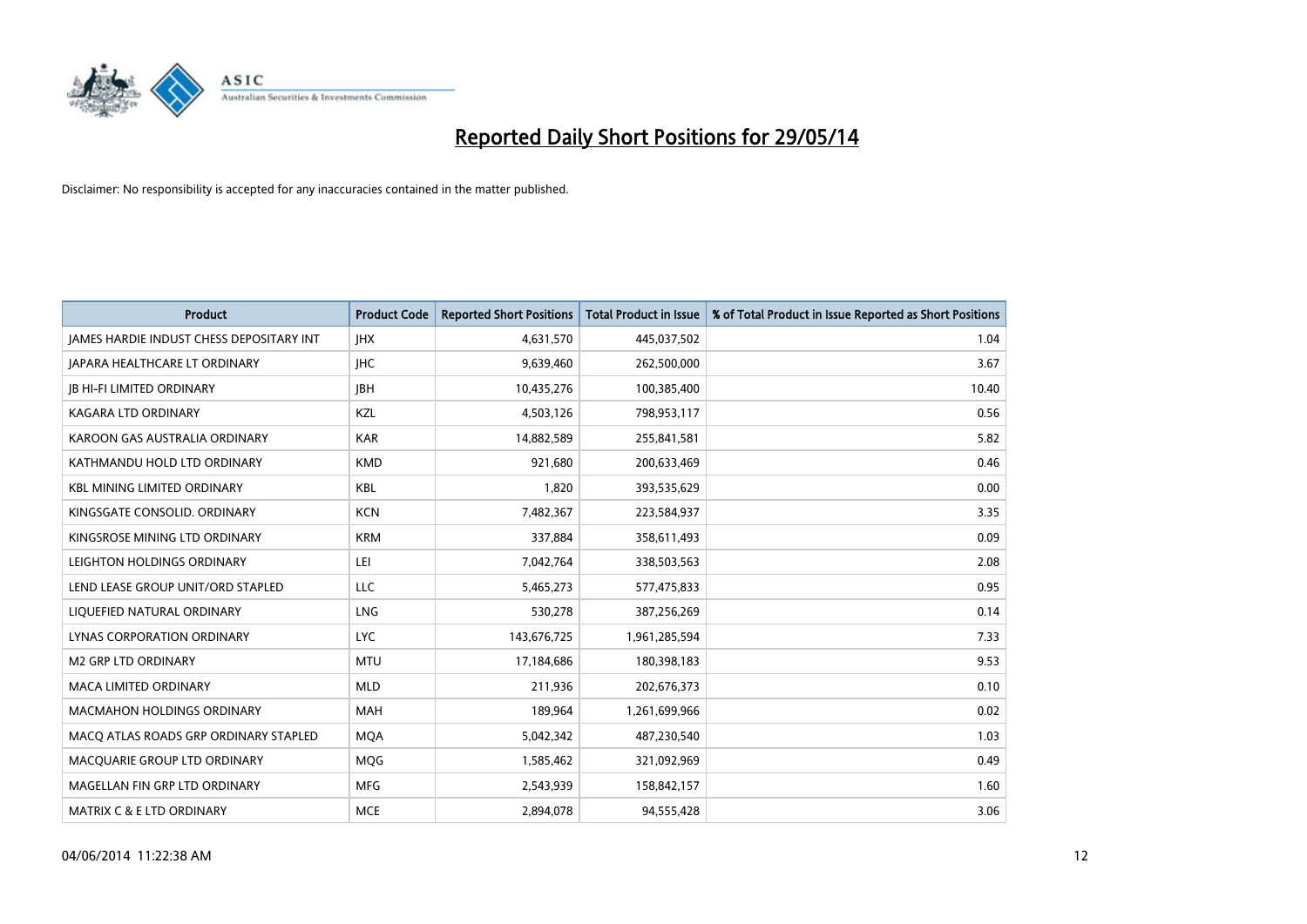

| <b>Product</b>                    | <b>Product Code</b> | <b>Reported Short Positions</b> | <b>Total Product in Issue</b> | % of Total Product in Issue Reported as Short Positions |
|-----------------------------------|---------------------|---------------------------------|-------------------------------|---------------------------------------------------------|
| <b>MAVERICK DRILLING ORDINARY</b> | <b>MAD</b>          | 7,740,771                       | 533,885,763                   | 1.45                                                    |
| MAXITRANS INDUSTRIES ORDINARY     | MXI                 | 434,443                         | 185,075,653                   | 0.23                                                    |
| MAYNE PHARMA LTD ORDINARY         | <b>MYX</b>          | 378,506                         | 586,651,477                   | 0.06                                                    |
| MCALEESE LTD ORDINARY             | <b>MCS</b>          | 3,244                           | 287,365,502                   | 0.00                                                    |
| MCMILLAN SHAKESPEARE ORDINARY     | <b>MMS</b>          | 343,060                         | 74,523,965                    | 0.46                                                    |
| <b>MCPHERSON'S LTD ORDINARY</b>   | <b>MCP</b>          | 112,168                         | 95,434,645                    | 0.12                                                    |
| MEDUSA MINING LTD ORDINARY        | <b>MML</b>          | 5,655,138                       | 207,794,301                   | 2.72                                                    |
| <b>MERMAID MARINE ORDINARY</b>    | <b>MRM</b>          | 6,462,310                       | 366,766,098                   | 1.76                                                    |
| MESOBLAST LIMITED ORDINARY        | <b>MSB</b>          | 14,111,193                      | 321,616,694                   | 4.39                                                    |
| METALS X LIMITED ORDINARY         | <b>MLX</b>          | 1,342,246                       | 1,655,386,110                 | 0.08                                                    |
| METCASH LIMITED ORDINARY          | <b>MTS</b>          | 99,038,010                      | 888,338,048                   | 11.15                                                   |
| METMINCO LIMITED ORDINARY         | <b>MNC</b>          | 142,147                         | 1,749,543,023                 | 0.01                                                    |
| MIGHTY RIVER POWER ORDINARY       | <b>MYT</b>          | 3,674,411                       | 1,400,012,517                 | 0.26                                                    |
| MINCOR RESOURCES NL ORDINARY      | <b>MCR</b>          | 52,307                          | 188,208,274                   | 0.03                                                    |
| MINERAL DEPOSITS ORDINARY         | <b>MDL</b>          | 1,230,792                       | 103,538,786                   | 1.19                                                    |
| MINERAL RESOURCES. ORDINARY       | <b>MIN</b>          | 8,989,761                       | 186,556,246                   | 4.82                                                    |
| MINT WIRELESS ORDINARY            | <b>MNW</b>          | 1,147,998                       | 447,372,395                   | 0.26                                                    |
| MIRABELA NICKEL LTD ORDINARY      | <b>MBN</b>          | 16,579,599                      | 876,801,147                   | 1.89                                                    |
| MIRVAC GROUP STAPLED SECURITIES   | <b>MGR</b>          | 4,941,054                       | 3,692,279,772                 | 0.13                                                    |
| MOLOPO ENERGY LTD ORDINARY        | <b>MPO</b>          | 242,623                         | 248,505,936                   | 0.10                                                    |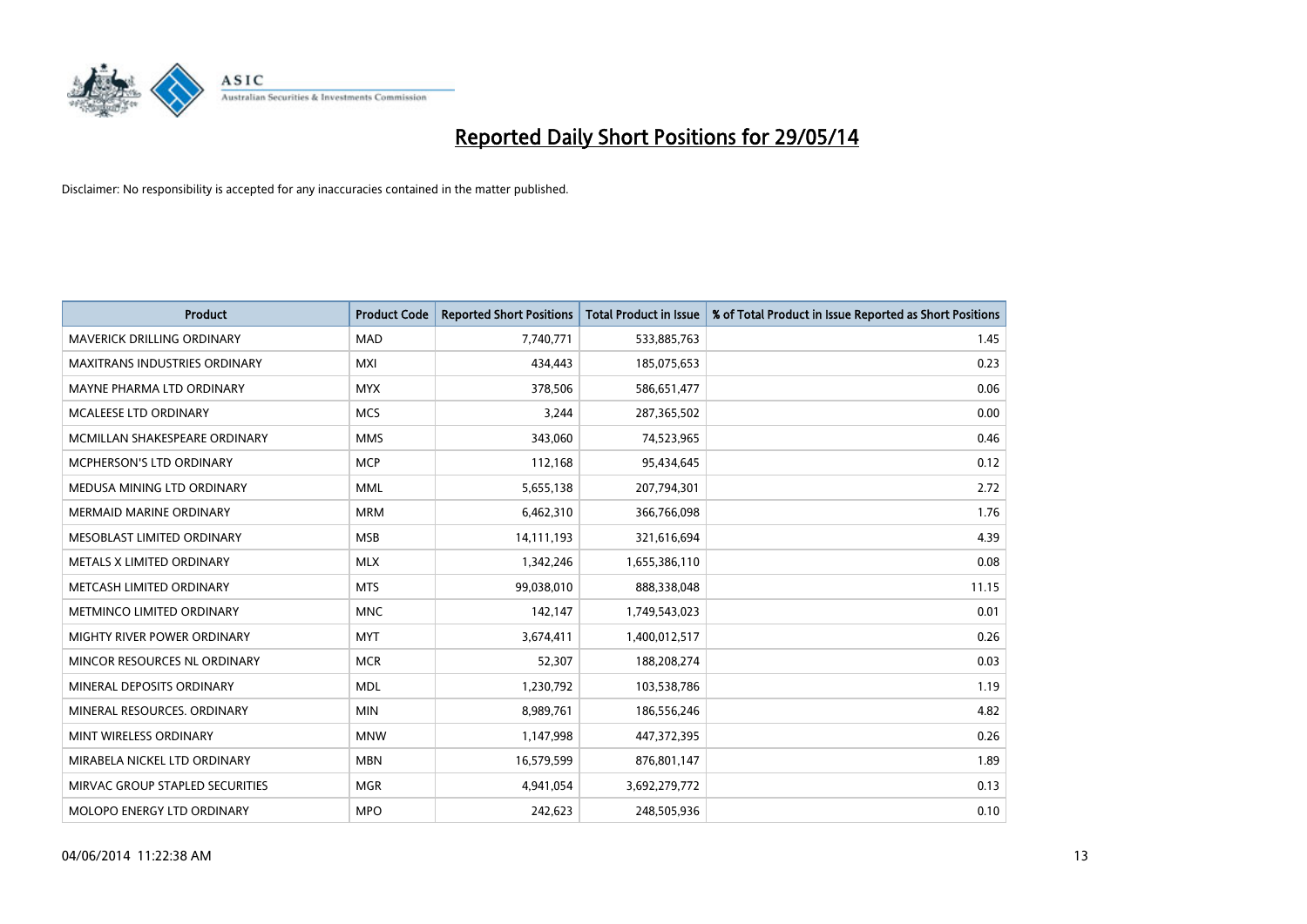

| <b>Product</b>                     | <b>Product Code</b> | <b>Reported Short Positions</b> | <b>Total Product in Issue</b> | % of Total Product in Issue Reported as Short Positions |
|------------------------------------|---------------------|---------------------------------|-------------------------------|---------------------------------------------------------|
| <b>MONADELPHOUS GROUP ORDINARY</b> | <b>MND</b>          | 11,761,133                      | 92,679,570                    | 12.69                                                   |
| MORTGAGE CHOICE LTD ORDINARY       | MOC                 | 41,740                          | 123,780,387                   | 0.03                                                    |
| <b>MOUNT GIBSON IRON ORDINARY</b>  | <b>MGX</b>          | 13,742,565                      | 1,090,584,232                 | 1.26                                                    |
| MULTIPLEX SITES SITES              | <b>MXUPA</b>        | 1,800                           | 4,500,000                     | 0.04                                                    |
| MURCHISON METALS LTD ORDINARY      | <b>MMX</b>          | 215,289                         | 450,497,346                   | 0.05                                                    |
| MYER HOLDINGS LTD ORDINARY         | <b>MYR</b>          | 61,666,155                      | 585,684,551                   | 10.53                                                   |
| NANOSONICS LIMITED ORDINARY        | <b>NAN</b>          | 429,753                         | 263,798,826                   | 0.16                                                    |
| NATIONAL AUST. BANK ORDINARY       | <b>NAB</b>          | 8,921,998                       | 2,353,916,258                 | 0.38                                                    |
| NATIONAL STORAGE STAPLED           | <b>NSR</b>          | 277,806                         | 244,897,096                   | 0.11                                                    |
| NAVITAS LIMITED ORDINARY           | <b>NVT</b>          | 3,213,278                       | 375,712,581                   | 0.86                                                    |
| NEARMAP LTD ORDINARY               | <b>NEA</b>          | 142,656                         | 337,346,101                   | 0.04                                                    |
| NEON ENERGY LIMITED ORDINARY       | <b>NEN</b>          | 245,323                         | 553,037,848                   | 0.04                                                    |
| NEUREN PHARMACEUT. ORDINARY        | <b>NEU</b>          | 27,500                          | 1,548,317,489                 | 0.00                                                    |
| NEW HOPE CORPORATION ORDINARY      | <b>NHC</b>          | 1,237,058                       | 830,933,112                   | 0.15                                                    |
| NEWCREST MINING ORDINARY           | <b>NCM</b>          | 10,309,461                      | 766,510,971                   | 1.34                                                    |
| NEWS CORP A NON-VOTING CDI         | <b>NWSLV</b>        | 393,677                         | 3,115,091                     | 12.64                                                   |
| NEWS CORP B VOTING CDI             | <b>NWS</b>          | 2,219,454                       | 20,738,712                    | 10.70                                                   |
| NEWSAT LIMITED ORDINARY            | <b>NWT</b>          | 6,412,973                       | 612,199,841                   | 1.05                                                    |
| NEXTDC LIMITED ORDINARY            | <b>NXT</b>          | 13,370,887                      | 193,154,486                   | 6.92                                                    |
| NEXUS ENERGY LIMITED ORDINARY      | <b>NXS</b>          | 928,145                         | 1,330,219,459                 | 0.07                                                    |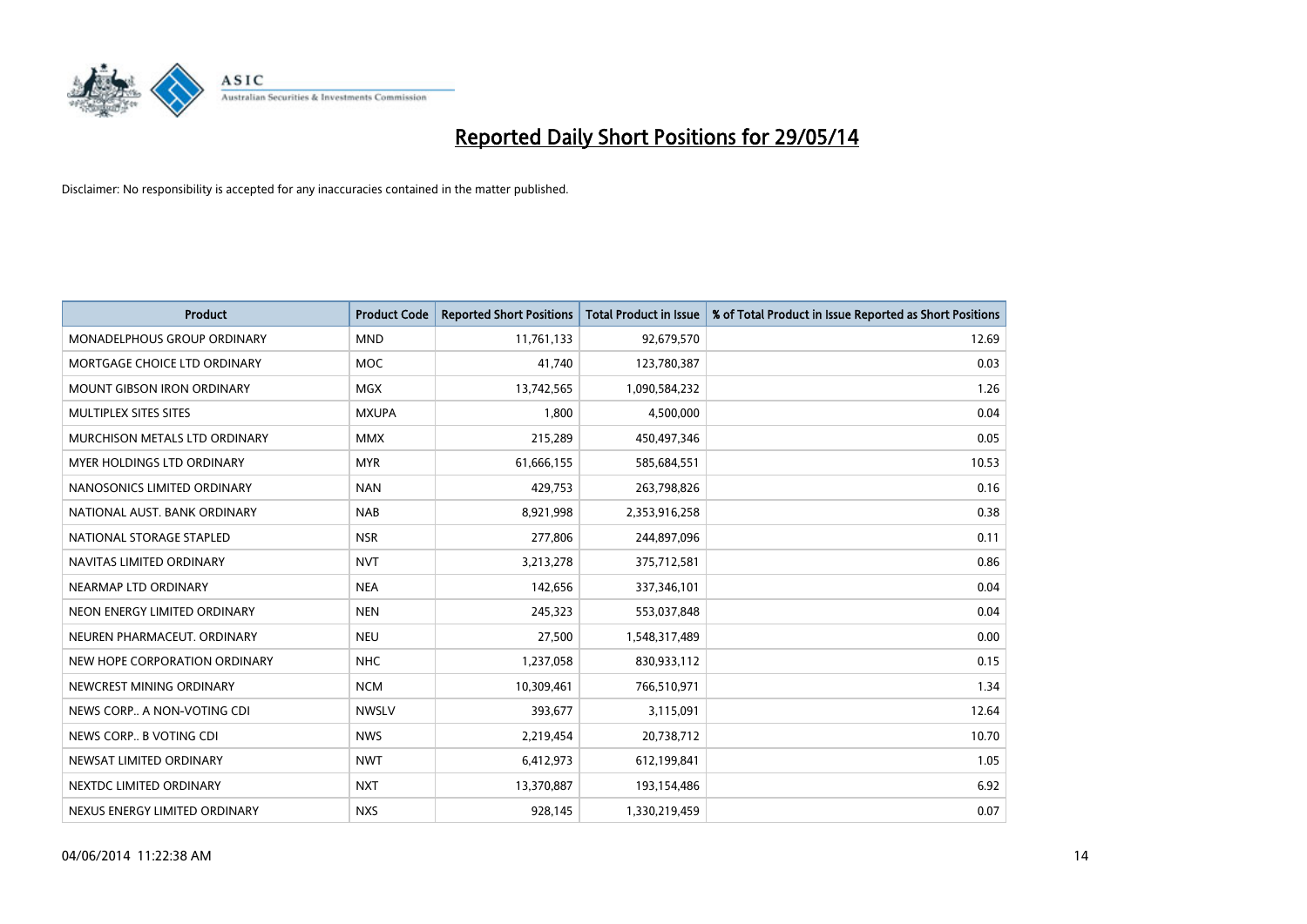

| <b>Product</b>                        | <b>Product Code</b> | <b>Reported Short Positions</b> | <b>Total Product in Issue</b> | % of Total Product in Issue Reported as Short Positions |
|---------------------------------------|---------------------|---------------------------------|-------------------------------|---------------------------------------------------------|
| NIB HOLDINGS LIMITED ORDINARY         | <b>NHF</b>          | 2,121,928                       | 439,004,182                   | 0.48                                                    |
| NIDO PETROLEUM ORDINARY               | <b>NDO</b>          | 42,500                          | 2,048,317,635                 | 0.00                                                    |
| NINE ENTERTAINMENT ORDINARY           | <b>NEC</b>          | 8,460,757                       | 940,295,023                   | 0.90                                                    |
| NOBLE MINERAL RES ORDINARY            | <b>NMG</b>          | 2,365,726                       | 666,397,952                   | 0.36                                                    |
| NORTHERN IRON LTD ORDINARY            | <b>NFE</b>          | 11,392                          | 484,405,314                   | 0.00                                                    |
| NORTHERN STAR ORDINARY                | <b>NST</b>          | 1,306,906                       | 578,591,915                   | 0.23                                                    |
| NOVOGEN LIMITED ORDINARY              | <b>NRT</b>          | 124,793                         | 168,557,834                   | 0.07                                                    |
| NRW HOLDINGS LIMITED ORDINARY         | <b>NWH</b>          | 14,570,663                      | 278,888,011                   | 5.22                                                    |
| NUFARM LIMITED ORDINARY               | <b>NUF</b>          | 16,261,060                      | 264,021,627                   | 6.16                                                    |
| OCEANAGOLD CORP. CHESS DEPOSITARY INT | <b>OGC</b>          | 2,465,780                       | 300,567,377                   | 0.82                                                    |
| OIL SEARCH LTD ORDINARY               | OSH                 | 8,793,699                       | 1,519,022,225                 | 0.58                                                    |
| OM HOLDINGS LIMITED ORDINARY          | OMH                 | 654,685                         | 733,423,337                   | 0.09                                                    |
| ORICA LIMITED ORDINARY                | ORI                 | 9,068,574                       | 370,924,362                   | 2.44                                                    |
| ORIGIN ENERGY ORDINARY                | ORG                 | 8,176,486                       | 1,103,645,753                 | 0.74                                                    |
| OROCOBRE LIMITED ORDINARY             | <b>ORE</b>          | 2,085,927                       | 132,041,911                   | 1.58                                                    |
| ORORA LIMITED ORDINARY                | <b>ORA</b>          | 857,422                         | 1,206,684,923                 | 0.07                                                    |
| OROTONGROUP LIMITED ORDINARY          | ORL                 | 176,006                         | 40,880,902                    | 0.43                                                    |
| OZ MINERALS ORDINARY                  | OZL                 | 12,984,967                      | 303,470,022                   | 4.28                                                    |
| OZFOREX GROUP LTD ORDINARY            | <b>OFX</b>          | 2,810,961                       | 240,000,000                   | 1.17                                                    |
| PACIFIC BRANDS ORDINARY               | <b>PBG</b>          | 20,103,985                      | 917,226,291                   | 2.19                                                    |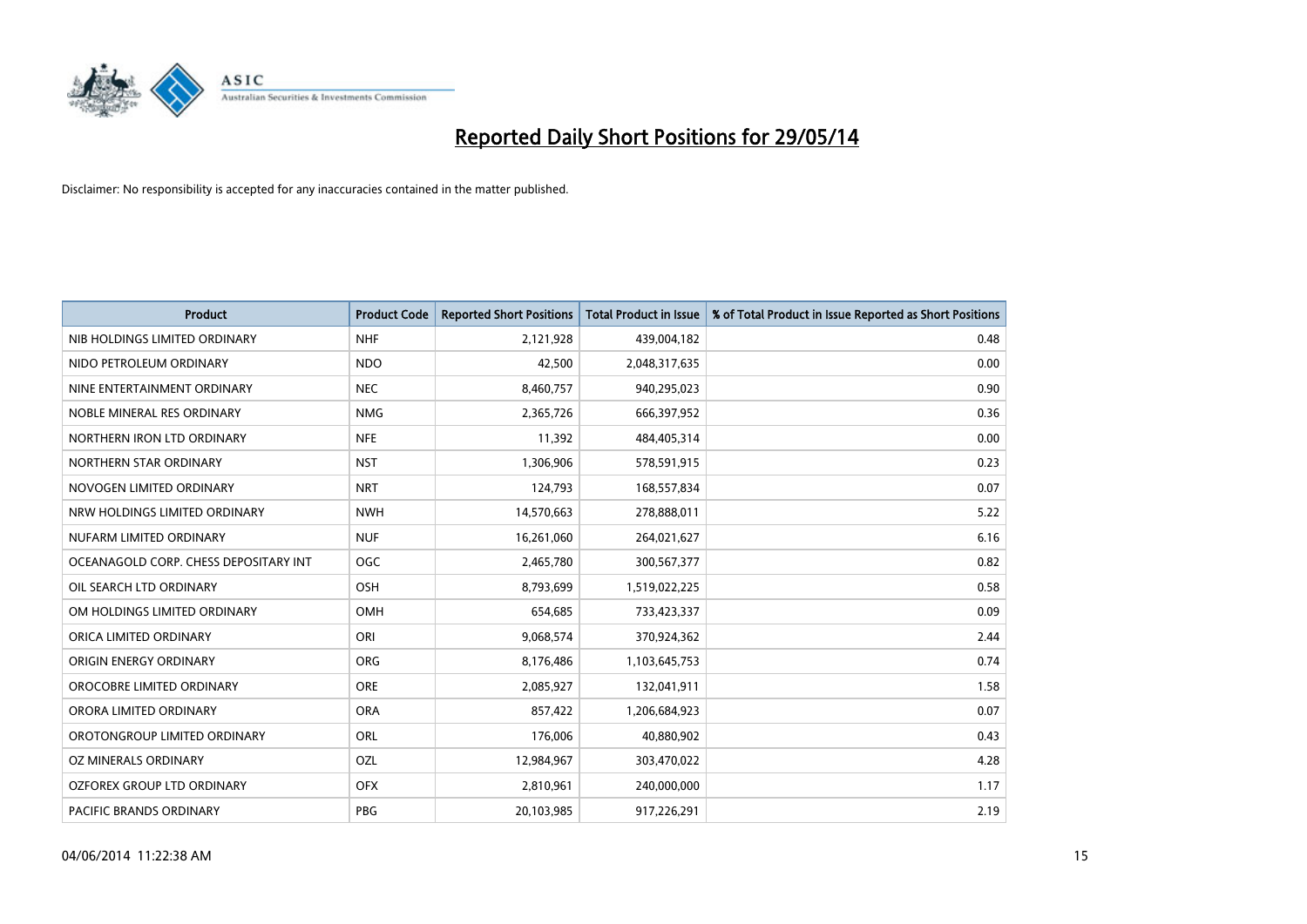

| <b>Product</b>                | <b>Product Code</b> | <b>Reported Short Positions</b> | <b>Total Product in Issue</b> | % of Total Product in Issue Reported as Short Positions |
|-------------------------------|---------------------|---------------------------------|-------------------------------|---------------------------------------------------------|
| PACT GROUP HLDGS LTD ORDINARY | <b>PGH</b>          | 2,737,345                       | 294,097,961                   | 0.93                                                    |
| PALADIN ENERGY LTD ORDINARY   | <b>PDN</b>          | 96,121,589                      | 964, 367, 284                 | 9.97                                                    |
| PANAUST LIMITED ORDINARY      | <b>PNA</b>          | 382,581                         | 635,580,654                   | 0.06                                                    |
| PANORAMIC RESOURCES ORDINARY  | PAN                 | 928,507                         | 322,275,824                   | 0.29                                                    |
| PANTERRA GOLD LTD ORDINARY    | PGI                 | 2                               | 772,781,012                   | 0.00                                                    |
| PAPERLINX LIMITED ORDINARY    | <b>PPX</b>          | 44,770                          | 665, 181, 261                 | 0.01                                                    |
| PAPILLON RES LTD ORDINARY     | <b>PIR</b>          | 13,232,402                      | 341,794,210                   | 3.87                                                    |
| PEET LIMITED ORDINARY         | <b>PPC</b>          | 76,608                          | 433,389,348                   | 0.02                                                    |
| PERPETUAL LIMITED ORDINARY    | PPT                 | 1,271,009                       | 46,574,426                    | 2.73                                                    |
| PERSEUS MINING LTD ORDINARY   | PRU                 | 18,881,051                      | 526,656,401                   | 3.59                                                    |
| PHARMAXIS LTD ORDINARY        | <b>PXS</b>          | 408,118                         | 309,514,849                   | 0.13                                                    |
| PHOSPHAGENICS LTD. ORDINARY   | <b>POH</b>          | 250,000                         | 1,020,465,957                 | 0.02                                                    |
| PIONEER CREDIT LTD ORDINARY   | <b>PNC</b>          | 984,300                         | 45,373,990                    | 2.17                                                    |
| PLATINUM ASSET ORDINARY       | <b>PTM</b>          | 531,099                         | 580,336,142                   | 0.09                                                    |
| PLATINUM AUSTRALIA ORDINARY   | <b>PLA</b>          | 836,027                         | 504,968,043                   | 0.17                                                    |
| PLATINUM CAPITAL LTD ORDINARY | <b>PMC</b>          | 5,108                           | 231,071,933                   | 0.00                                                    |
| PMP LIMITED ORDINARY          | <b>PMP</b>          | 1,568,866                       | 323,781,124                   | 0.48                                                    |
| PRANA BIOTECHNOLOGY ORDINARY  | <b>PBT</b>          | 1,292,357                       | 488,646,960                   | 0.26                                                    |
| PREMIER INVESTMENTS ORDINARY  | <b>PMV</b>          | 136,765                         | 155,714,874                   | 0.09                                                    |
| PRIMA BIOMED LTD ORDINARY     | <b>PRR</b>          | 301,171                         | 1,228,709,341                 | 0.02                                                    |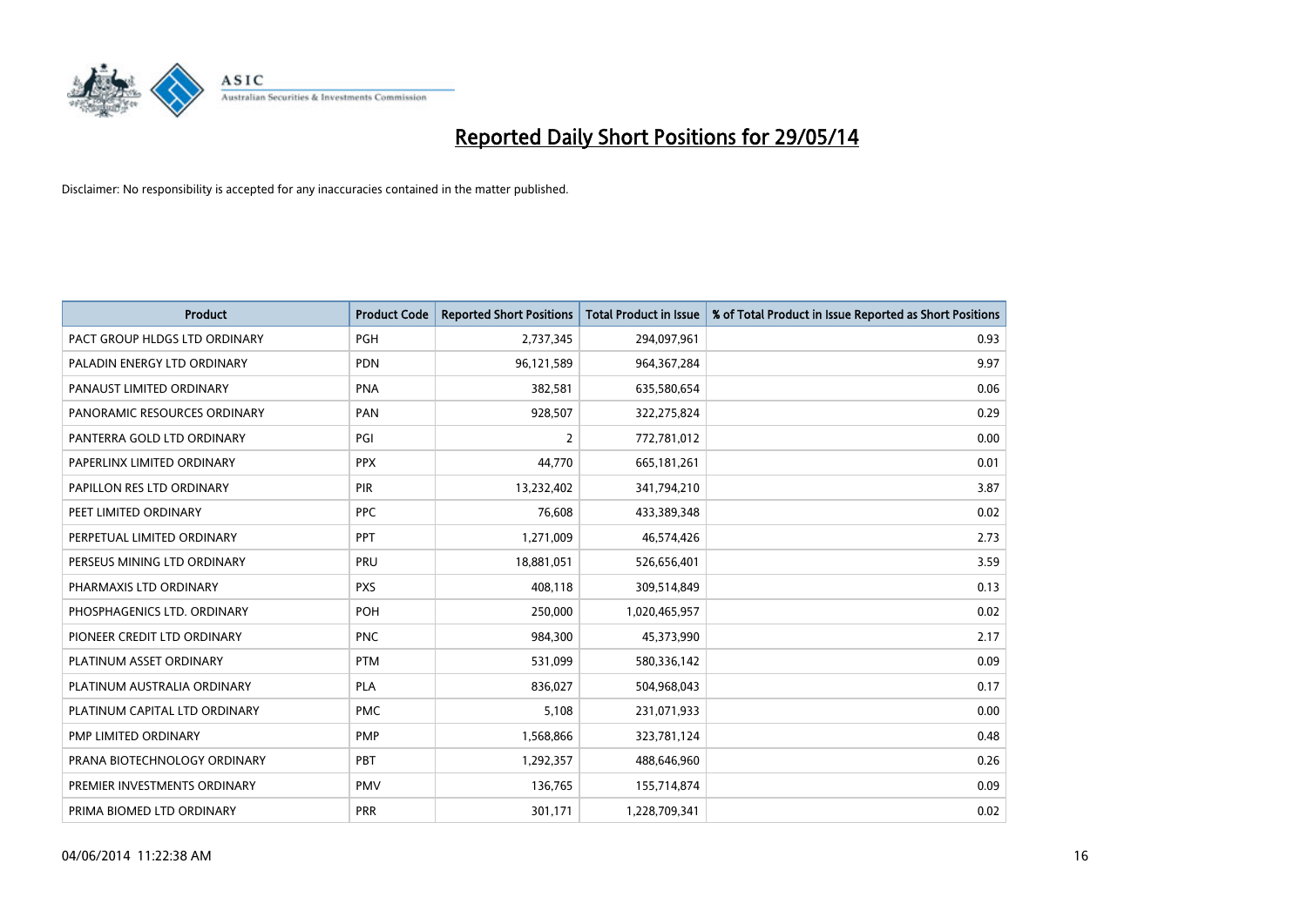

| <b>Product</b>                      | <b>Product Code</b> | <b>Reported Short Positions</b> | <b>Total Product in Issue</b> | % of Total Product in Issue Reported as Short Positions |
|-------------------------------------|---------------------|---------------------------------|-------------------------------|---------------------------------------------------------|
| PRIMARY HEALTH CARE ORDINARY        | <b>PRY</b>          | 15,242,602                      | 505,659,944                   | 3.01                                                    |
| PRIME MEDIA GRP LTD ORDINARY        | PRT                 | 2,253,921                       | 366,330,303                   | 0.62                                                    |
| PROGRAMMED ORDINARY                 | <b>PRG</b>          | 67,167                          | 118,253,992                   | 0.06                                                    |
| PURA VIDA ENERGY NL ORDINARY        | <b>PVD</b>          | 20,108                          | 127,168,198                   | 0.02                                                    |
| OANTAS AIRWAYS ORDINARY             | QAN                 | 65,294,135                      | 2,196,330,250                 | 2.97                                                    |
| OBE INSURANCE GROUP ORDINARY        | <b>OBE</b>          | 26,070,826                      | 1,253,883,293                 | 2.08                                                    |
| ORXPHARMA LTD ORDINARY              | <b>QRX</b>          | 30,000                          | 164,190,969                   | 0.02                                                    |
| <b>QUBE HOLDINGS LTD ORDINARY</b>   | <b>QUB</b>          | 23,119,086                      | 1,051,172,929                 | 2.20                                                    |
| RAMELIUS RESOURCES ORDINARY         | <b>RMS</b>          | 271                             | 365,740,380                   | 0.00                                                    |
| RAMSAY HEALTH CARE ORDINARY         | <b>RHC</b>          | 1,308,995                       | 202,081,252                   | 0.65                                                    |
| RCG CORPORATION LTD ORDINARY        | <b>RCG</b>          | 125,147                         | 263,808,625                   | 0.05                                                    |
| <b>RCR TOMLINSON ORDINARY</b>       | <b>RCR</b>          | 362,527                         | 136,989,238                   | 0.26                                                    |
| <b>REA GROUP ORDINARY</b>           | <b>REA</b>          | 967,047                         | 131,714,699                   | 0.73                                                    |
| <b>RECALL HOLDINGS LTD ORDINARY</b> | <b>REC</b>          | 2,818,738                       | 312,836,448                   | 0.90                                                    |
| <b>RECKON LIMITED ORDINARY</b>      | <b>RKN</b>          | 1,323,775                       | 126,913,066                   | 1.04                                                    |
| RED FORK ENERGY ORDINARY            | <b>RFE</b>          | 2,916,865                       | 501,051,719                   | 0.58                                                    |
| REDBANK ENERGY LTD ORDINARY         | <b>AEJ</b>          | 13                              | 786,287                       | 0.00                                                    |
| REECE AUSTRALIA LTD. ORDINARY       | <b>REH</b>          | 77                              | 99,600,000                    | 0.00                                                    |
| <b>REED RESOURCES LTD ORDINARY</b>  | <b>RDR</b>          | 1,015                           | 523,453,895                   | 0.00                                                    |
| REGIS RESOURCES ORDINARY            | <b>RRL</b>          | 25,855,190                      | 499,744,095                   | 5.17                                                    |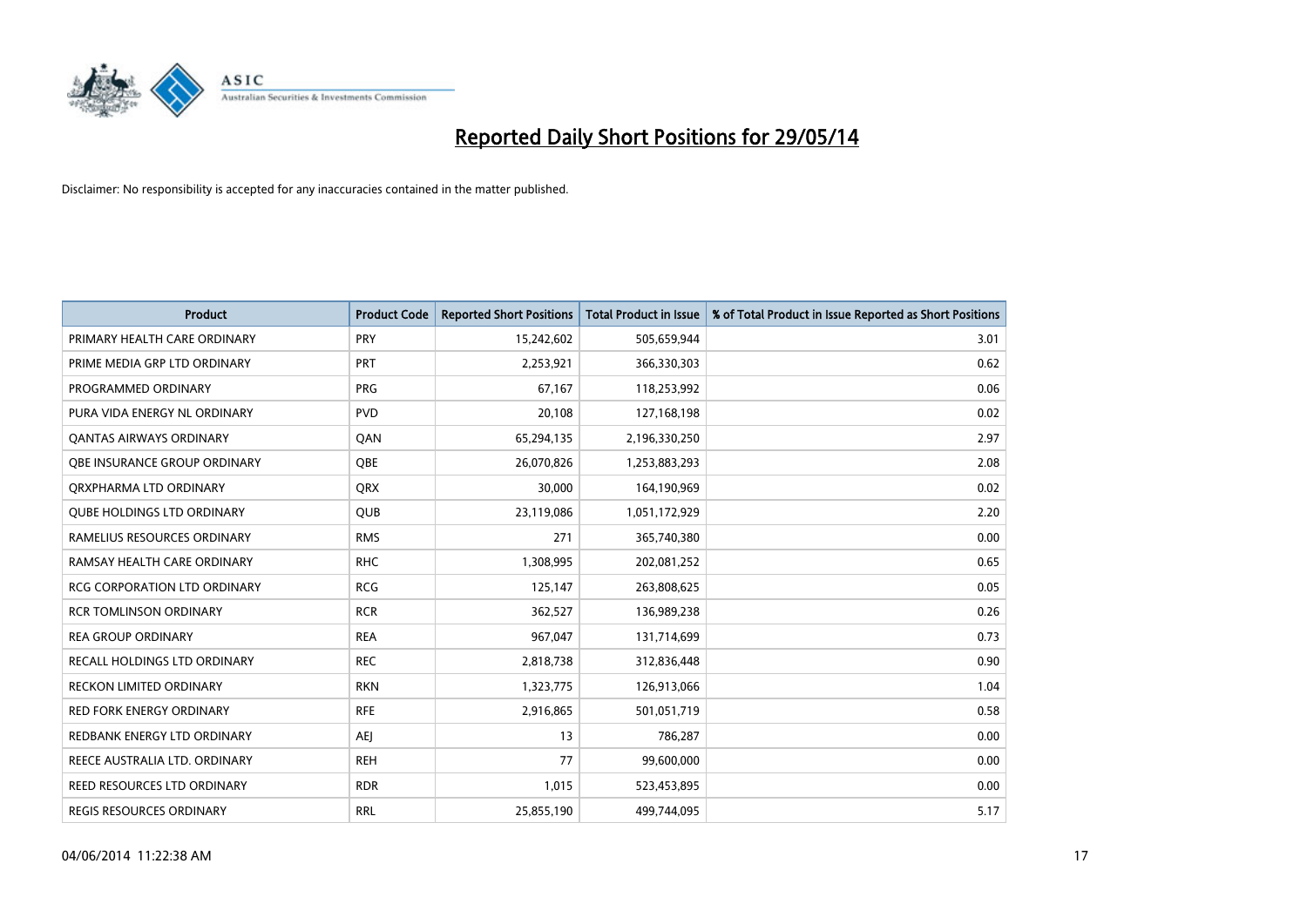

| <b>Product</b>                        | <b>Product Code</b> | <b>Reported Short Positions</b> | <b>Total Product in Issue</b> | % of Total Product in Issue Reported as Short Positions |
|---------------------------------------|---------------------|---------------------------------|-------------------------------|---------------------------------------------------------|
| RESMED INC CDI 10:1                   | <b>RMD</b>          | 32,917,429                      | 1,402,915,440                 | 2.35                                                    |
| <b>RESOLUTE MINING ORDINARY</b>       | <b>RSG</b>          | 12,029,872                      | 641,189,223                   | 1.88                                                    |
| <b>RESOURCE GENERATION ORDINARY</b>   | <b>RES</b>          | 1,220                           | 581,380,338                   | 0.00                                                    |
| RETAIL FOOD GROUP ORDINARY            | <b>RFG</b>          | 5,055,582                       | 144,868,508                   | 3.49                                                    |
| REX MINERALS LIMITED ORDINARY         | <b>RXM</b>          | 653,804                         | 220,519,784                   | 0.30                                                    |
| RIO TINTO LIMITED ORDINARY            | <b>RIO</b>          | 4,374,187                       | 435,758,720                   | 1.00                                                    |
| ROC OIL COMPANY ORDINARY              | <b>ROC</b>          | 113,550                         | 687,618,400                   | 0.02                                                    |
| ROYAL WOLF HOLDINGS ORDINARY          | <b>RWH</b>          | 192,532                         | 100,387,052                   | 0.19                                                    |
| RXP SERVICES LTD ORDINARY             | <b>RXP</b>          | 62,000                          | 133,028,367                   | 0.05                                                    |
| SAI GLOBAL LIMITED ORDINARY           | SAI                 | 5,030,968                       | 210,793,906                   | 2.39                                                    |
| SALMAT LIMITED ORDINARY               | <b>SLM</b>          | 54                              | 159,812,799                   | 0.00                                                    |
| SAMSON OIL & GAS LTD ORDINARY         | SSN                 | 17,800,960                      | 2,837,756,933                 | 0.63                                                    |
| SANDFIRE RESOURCES ORDINARY           | <b>SFR</b>          | 1,171,857                       | 155,640,968                   | 0.75                                                    |
| SANTOS LTD ORDINARY                   | <b>STO</b>          | 5,807,496                       | 975,332,530                   | 0.60                                                    |
| SARACEN MINERAL ORDINARY              | SAR                 | 1,108,615                       | 792,784,738                   | 0.14                                                    |
| SCA PROPERTY GROUP STAPLED SECURITIES | SCP                 | 41,579,317                      | 648,628,320                   | 6.41                                                    |
| SEDGMAN LIMITED ORDINARY              | SDM                 | 361,854                         | 227,059,277                   | 0.16                                                    |
| SEEK LIMITED ORDINARY                 | <b>SEK</b>          | 8,140,403                       | 340,384,875                   | 2.39                                                    |
| SELECT HARVESTS ORDINARY              | SHV                 | 20,132                          | 57,999,427                    | 0.03                                                    |
| SENEX ENERGY LIMITED ORDINARY         | <b>SXY</b>          | 8,514,265                       | 1,145,083,917                 | 0.74                                                    |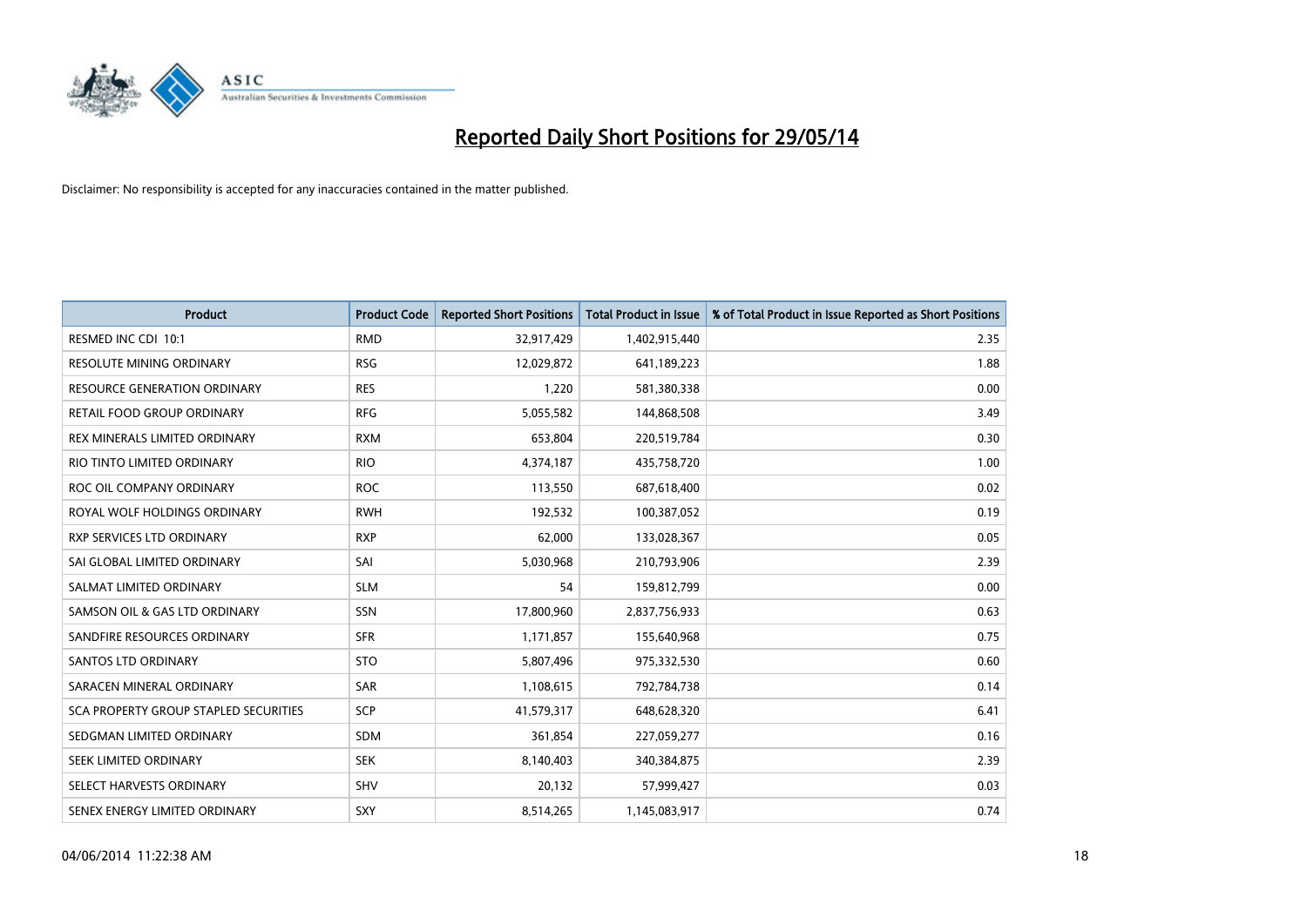

| <b>Product</b>                           | <b>Product Code</b> | <b>Reported Short Positions</b> | <b>Total Product in Issue</b> | % of Total Product in Issue Reported as Short Positions |
|------------------------------------------|---------------------|---------------------------------|-------------------------------|---------------------------------------------------------|
| SERVCORP LIMITED ORDINARY                | SRV                 | 28,517                          | 98,432,275                    | 0.03                                                    |
| SERVICE STREAM ORDINARY                  | <b>SSM</b>          | 30                              | 386,389,873                   | 0.00                                                    |
| SEVEN GROUP HOLDINGS ORDINARY            | <b>SVW</b>          | 82,865                          | 305,294,332                   | 0.03                                                    |
| SEVEN WEST MEDIA LTD ORDINARY            | <b>SWM</b>          | 4,239,749                       | 999,160,872                   | 0.42                                                    |
| SG FLEET GROUP LTD ORDINARY              | SGF                 | 795,694                         | 242,691,826                   | 0.33                                                    |
| SIGMA PHARMACEUTICAL ORDINARY            | <b>SIP</b>          | 14,934,114                      | 1,125,026,719                 | 1.33                                                    |
| SILEX SYSTEMS ORDINARY                   | <b>SLX</b>          | 3,035,192                       | 170,367,734                   | 1.78                                                    |
| SILVER CHEF LIMITED ORDINARY             | SIV                 | 100,611                         | 29,333,629                    | 0.34                                                    |
| SILVER LAKE RESOURCE ORDINARY            | <b>SLR</b>          | 27,121,520                      | 503,233,971                   | 5.39                                                    |
| SIMS METAL MGMT LTD ORDINARY             | SGM                 | 12,109,048                      | 204,469,540                   | 5.92                                                    |
| SINGAPORE TELECOMM. CHESS DEPOSITARY INT | SGT                 | 13,084,244                      | 144,402,021                   | 9.06                                                    |
| SINO GAS ENERGY ORDINARY                 | <b>SEH</b>          | 2,562,595                       | 1,530,457,040                 | 0.17                                                    |
| SIRIUS RESOURCES NL ORDINARY             | <b>SIR</b>          | 12,919,184                      | 262,030,167                   | 4.93                                                    |
| SIRTEX MEDICAL ORDINARY                  | <b>SRX</b>          | 90,555                          | 56,108,439                    | 0.16                                                    |
| SKILLED GROUP LTD ORDINARY               | <b>SKE</b>          | 1,862,931                       | 235,254,496                   | 0.79                                                    |
| <b>SKY NETWORK ORDINARY</b>              | <b>SKT</b>          | 59,323                          | 389,139,785                   | 0.02                                                    |
| SKYCITY ENT GRP LTD ORDINARY             | <b>SKC</b>          | 383,098                         | 582,088,094                   | 0.07                                                    |
| <b>SLATER &amp; GORDON ORDINARY</b>      | SGH                 | 6,114,956                       | 204,338,625                   | 2.99                                                    |
| SMS MANAGEMENT, ORDINARY                 | <b>SMX</b>          | 2,613,280                       | 70,099,763                    | 3.73                                                    |
| SONIC HEALTHCARE ORDINARY                | <b>SHL</b>          | 3,448,172                       | 400,811,556                   | 0.86                                                    |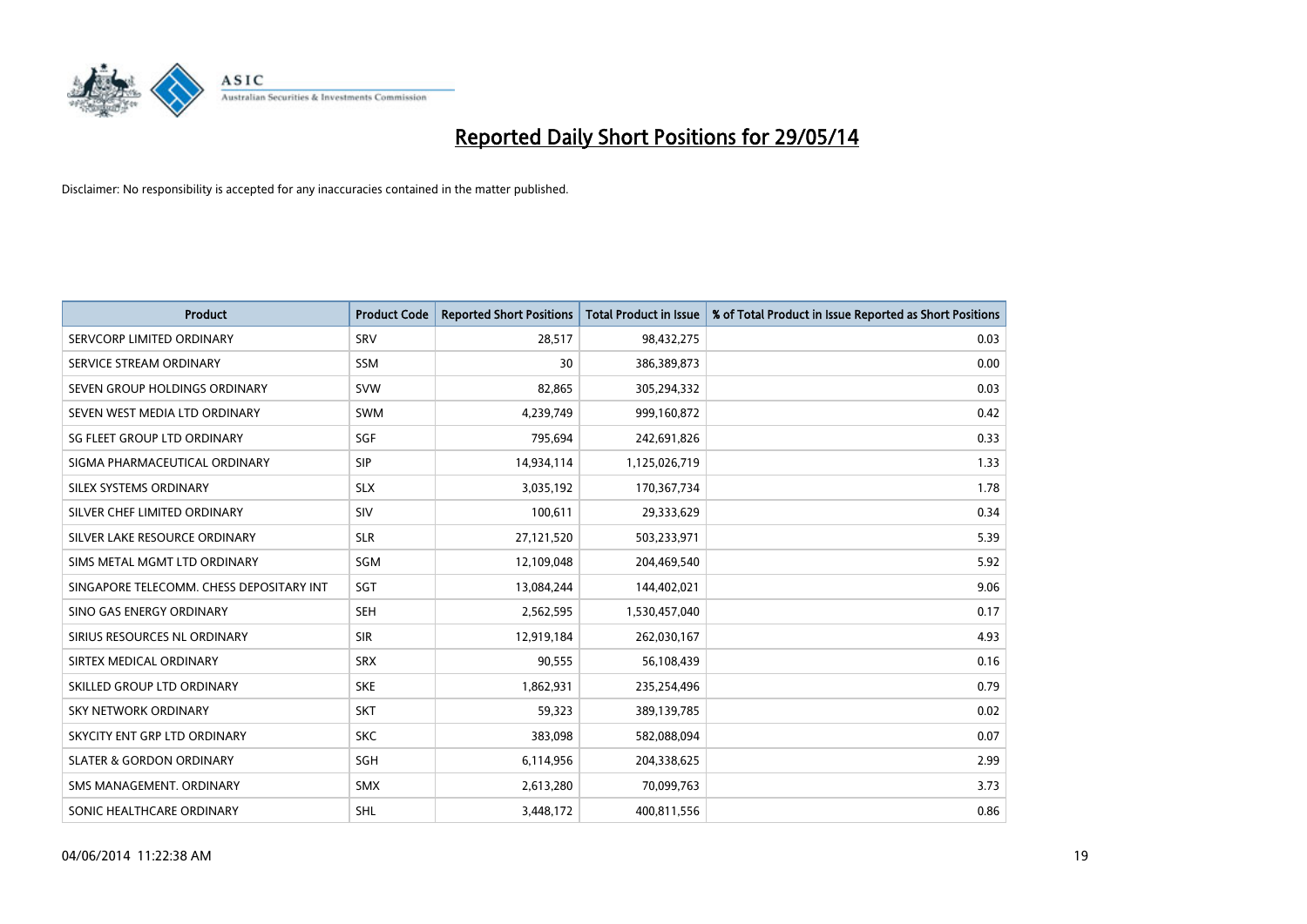

| <b>Product</b>                           | <b>Product Code</b> | <b>Reported Short Positions</b> | <b>Total Product in Issue</b> | % of Total Product in Issue Reported as Short Positions |
|------------------------------------------|---------------------|---------------------------------|-------------------------------|---------------------------------------------------------|
| SOUL PATTINSON (W.H) ORDINARY            | SOL                 | 6,745                           | 239,395,320                   | 0.00                                                    |
| SP AUSNET STAPLED SECURITIES             | <b>SPN</b>          | 50,729,471                      | 3,386,607,080                 | 1.50                                                    |
| SPARK INFRASTRUCTURE STAPLED US PROHIBT. | SKI                 | 19,401,895                      | 1,440,370,628                 | 1.35                                                    |
| SPDR 200 FUND ETF UNITS                  | <b>STW</b>          | 111,741                         | 45,026,368                    | 0.25                                                    |
| SPDR 200 RESOURCES ETF UNITS             | <b>OZR</b>          | 188                             | 1,601,962                     | 0.01                                                    |
| SPDR SMALL ORDS ETF UNITS                | SSO                 | 14,468                          | 801,304                       | 1.81                                                    |
| SPECIALTY FASHION ORDINARY               | <b>SFH</b>          | 1,224                           | 192,236,121                   | 0.00                                                    |
| SPOTLESS GRP HLD LTD ORDINARY            | <b>SPO</b>          | 7,781,311                       | 1,098,290,267                 | 0.71                                                    |
| ST BARBARA LIMITED ORDINARY              | <b>SBM</b>          | 28,042,449                      | 488,074,077                   | 5.75                                                    |
| STARPHARMA HOLDINGS ORDINARY             | SPL                 | 15,520,628                      | 284,914,680                   | 5.45                                                    |
| STEADFAST GROUP LTD ORDINARY             | <b>SDF</b>          | 2,824,923                       | 501,638,307                   | 0.56                                                    |
| STH CRS ELECT ENGNR ORDINARY             | <b>SXE</b>          | 19,573                          | 161,523,130                   | 0.01                                                    |
| STHN CROSS MEDIA ORDINARY                | SXL                 | 13,259,901                      | 705,246,986                   | 1.88                                                    |
| STOCKLAND UNITS/ORD STAPLED              | SGP                 | 19,761,404                      | 2,326,978,560                 | 0.85                                                    |
| STRAITS RES LTD. ORDINARY                | SRQ                 | 28,747                          | 1,217,730,293                 | 0.00                                                    |
| STRIKE ENERGY LTD ORDINARY               | <b>STX</b>          | 3,727                           | 812,497,613                   | 0.00                                                    |
| STW COMMUNICATIONS ORDINARY              | SGN                 | 1,389,971                       | 403,828,512                   | 0.34                                                    |
| SUNCORP GROUP LTD ORDINARY               | <b>SUN</b>          | 11,446,384                      | 1,286,600,980                 | 0.89                                                    |
| SUNDANCE ENERGY ORDINARY                 | <b>SEA</b>          | 12,086,205                      | 547,675,861                   | 2.21                                                    |
| SUNDANCE RESOURCES ORDINARY              | <b>SDL</b>          | 87,420,726                      | 3,079,369,367                 | 2.84                                                    |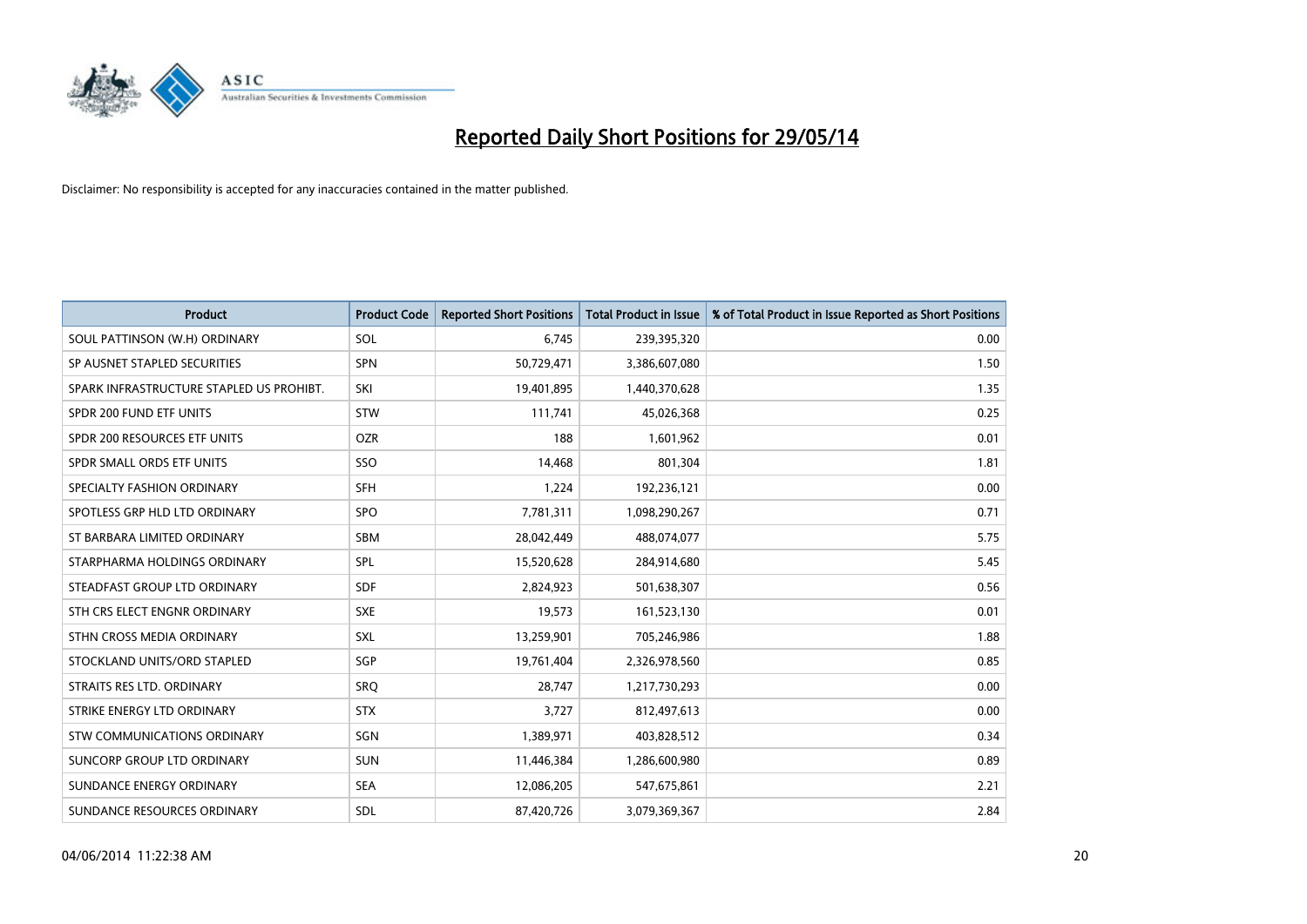

| <b>Product</b>                   | <b>Product Code</b> | <b>Reported Short Positions</b> | <b>Total Product in Issue</b> | % of Total Product in Issue Reported as Short Positions |
|----------------------------------|---------------------|---------------------------------|-------------------------------|---------------------------------------------------------|
| SUNLAND GROUP LTD ORDINARY       | <b>SDG</b>          | 120,228                         | 181,710,087                   | 0.07                                                    |
| SUPER RET REP LTD ORDINARY       | <b>SUL</b>          | 1,325,182                       | 196,731,620                   | 0.67                                                    |
| SYD AIRPORT STAPLED US PROHIBIT. | <b>SYD</b>          | 18,041,598                      | 2,216,216,041                 | 0.81                                                    |
| SYRAH RESOURCES ORDINARY         | <b>SYR</b>          | 6,274,608                       | 162,485,614                   | 3.86                                                    |
| TABCORP HOLDINGS LTD ORDINARY    | <b>TAH</b>          | 15,999,842                      | 762,954,019                   | 2.10                                                    |
| TAP OIL LIMITED ORDINARY         | <b>TAP</b>          | 34,591                          | 242,237,221                   | 0.01                                                    |
| TASSAL GROUP LIMITED ORDINARY    | TGR                 | 39,888                          | 146,507,029                   | 0.03                                                    |
| TATTS GROUP LTD ORDINARY         | <b>TTS</b>          | 21,646,582                      | 1,434,447,341                 | 1.51                                                    |
| <b>TECHNOLOGY ONE ORDINARY</b>   | <b>TNE</b>          | 83,791                          | 307,751,455                   | 0.03                                                    |
| TELECOM CORPORATION ORDINARY     | <b>TEL</b>          | 8,313,861                       | 1,828,530,844                 | 0.45                                                    |
| TELSTRA CORPORATION. ORDINARY    | <b>TLS</b>          | 24,473,246                      | 12,443,074,357                | 0.20                                                    |
| TEN NETWORK HOLDINGS ORDINARY    | <b>TEN</b>          | 162,468,094                     | 2,630,984,596                 | 6.18                                                    |
| TERANGA GOLD CORP CDI 1:1        | TGZ                 | 291,254                         | 101,778,769                   | 0.29                                                    |
| TFS CORPORATION LTD ORDINARY     | <b>TFC</b>          | 1,516,171                       | 324,157,408                   | 0.47                                                    |
| THE REJECT SHOP ORDINARY         | <b>TRS</b>          | 2,845,486                       | 28,826,248                    | 9.87                                                    |
| TIGER RESOURCES ORDINARY         | <b>TGS</b>          | 1,281,810                       | 838,897,617                   | 0.15                                                    |
| TITAN ENERGY SERVICE ORDINARY    | <b>TTN</b>          | 3,355                           | 50,561,915                    | 0.01                                                    |
| TOLL HOLDINGS LTD ORDINARY       | <b>TOL</b>          | 28,361,868                      | 717,133,875                   | 3.95                                                    |
| TOX FREE SOLUTIONS ORDINARY      | <b>TOX</b>          | 2,994,589                       | 133,752,359                   | 2.24                                                    |
| TPG TELECOM LIMITED ORDINARY     | <b>TPM</b>          | 7,771,886                       | 793,808,141                   | 0.98                                                    |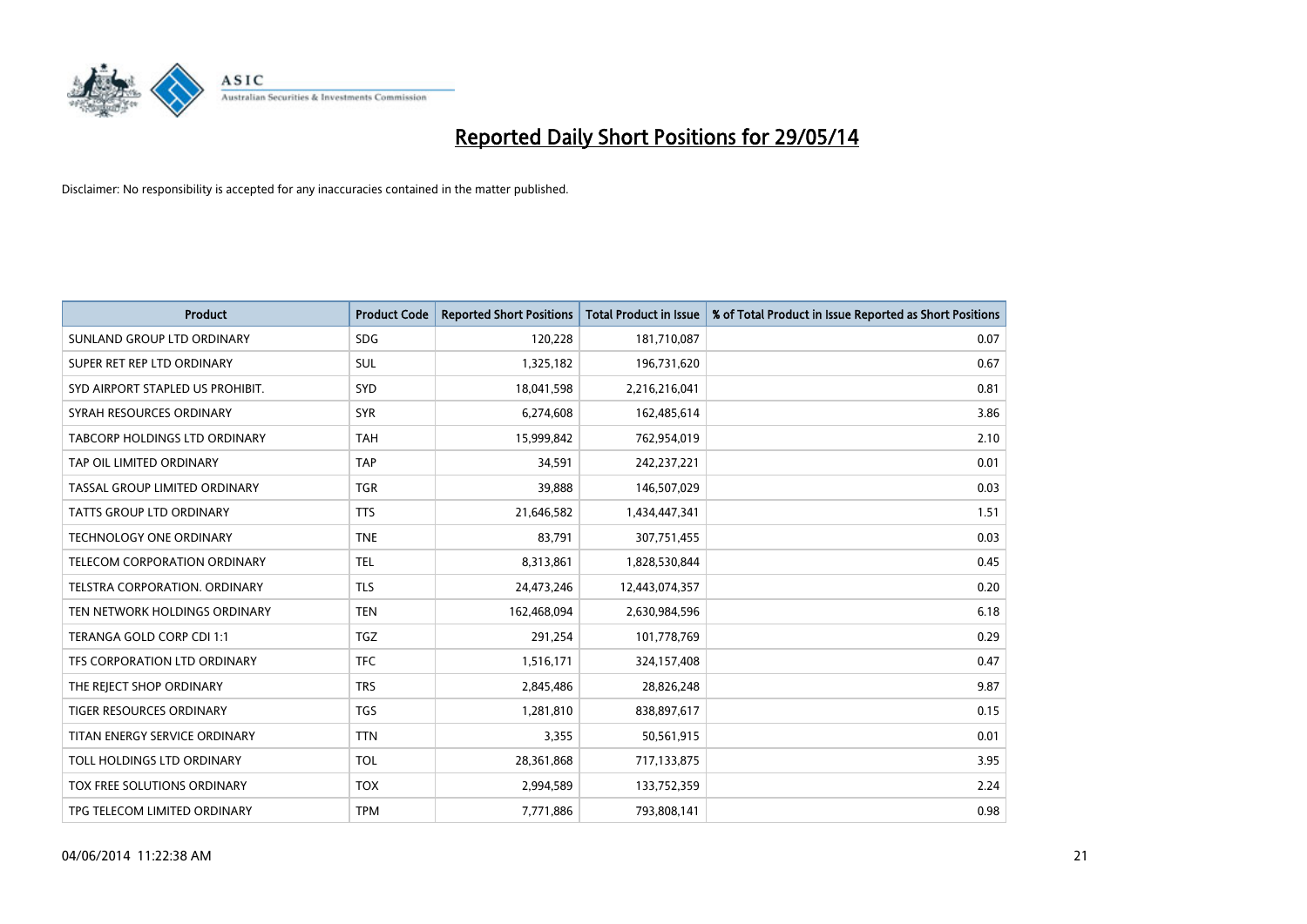

| <b>Product</b>                       | <b>Product Code</b> | <b>Reported Short Positions</b> | <b>Total Product in Issue</b> | % of Total Product in Issue Reported as Short Positions |
|--------------------------------------|---------------------|---------------------------------|-------------------------------|---------------------------------------------------------|
| <b>TRADE ME GROUP ORDINARY</b>       | <b>TME</b>          | 1,567,708                       | 396,548,005                   | 0.40                                                    |
| <b>TRANSFIELD SERVICES ORDINARY</b>  | <b>TSE</b>          | 44,136,456                      | 512,457,716                   | 8.61                                                    |
| TRANSPACIFIC INDUST. ORDINARY        | <b>TPI</b>          | 14,457,838                      | 1,578,786,704                 | 0.92                                                    |
| TRANSURBAN GROUP TRIPLE STAPLED SEC. | <b>TCL</b>          | 15,267,318                      | 1,817,200,970                 | 0.84                                                    |
| <b>TREASURY GROUP ORDINARY</b>       | <b>TRG</b>          | 16,353                          | 23,070,755                    | 0.07                                                    |
| TREASURY WINE ESTATE ORDINARY        | <b>TWE</b>          | 37,035,702                      | 649,427,560                   | 5.70                                                    |
| TROY RESOURCES LTD ORDINARY          | <b>TRY</b>          | 3,017,683                       | 195,034,997                   | 1.55                                                    |
| UGL LIMITED ORDINARY                 | UGL                 | 19,483,412                      | 166,511,240                   | 11.70                                                   |
| UNILIFE CORPORATION CDI 6:1          | <b>UNS</b>          | 135,069                         | 264,454,422                   | 0.05                                                    |
| <b>UXC LIMITED ORDINARY</b>          | <b>UXC</b>          | 3,285,206                       | 321,271,353                   | 1.02                                                    |
| <b>VEDA GROUP LTD ORDINARY</b>       | <b>VED</b>          | 13,309,453                      | 842,055,406                   | 1.58                                                    |
| <b>VILLAGE ROADSHOW LTD ORDINARY</b> | <b>VRL</b>          | 1,850,923                       | 159,498,988                   | 1.16                                                    |
| VIRGIN AUS HLDG LTD ORDINARY         | <b>VAH</b>          | 63,921,290                      | 3,514,825,734                 | 1.82                                                    |
| <b>VIRTUS HEALTH LTD ORDINARY</b>    | <b>VRT</b>          | 3,274,218                       | 79,722,678                    | 4.11                                                    |
| <b>VISION EYE INSTITUTE ORDINARY</b> | <b>VEI</b>          | 146,073                         | 161,017,230                   | 0.09                                                    |
| <b>VOCATION LTD ORDINARY</b>         | <b>VET</b>          | 11,564,783                      | 200,000,000                   | 5.78                                                    |
| <b>VOCUS COMMS LTD ORDINARY</b>      | <b>VOC</b>          | 549,834                         | 92,834,500                    | 0.59                                                    |
| WARRNAMBOOL CHEESE ORDINARY          | <b>WCB</b>          | 19                              | 56,098,797                    | 0.00                                                    |
| <b>WATPAC LIMITED ORDINARY</b>       | <b>WTP</b>          | 5,024                           | 186,489,922                   | 0.00                                                    |
| <b>WDS LIMITED ORDINARY</b>          | <b>WDS</b>          | 5,412                           | 144,740,614                   | 0.00                                                    |